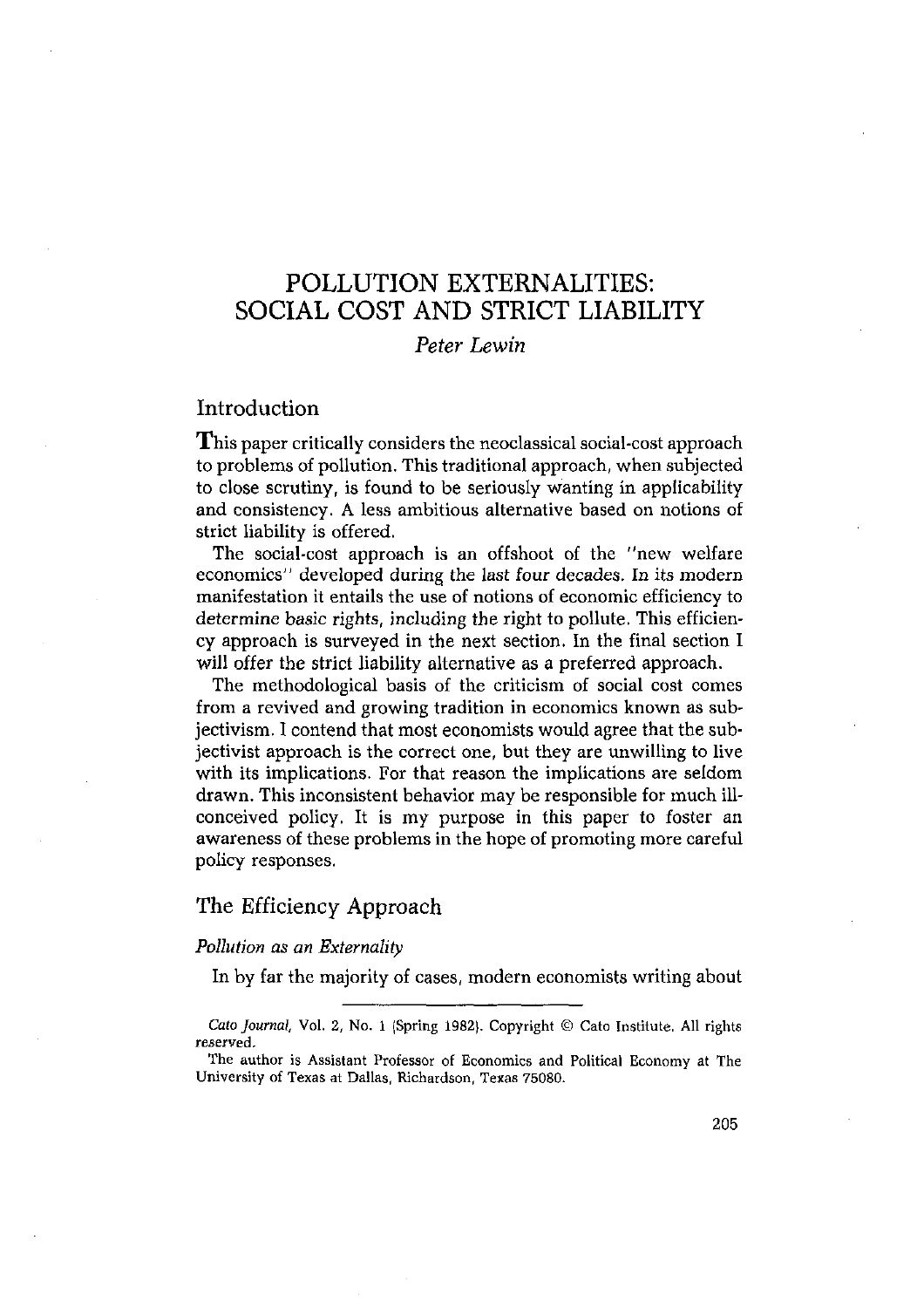pollution do so within a theoretical framework that sees pollution as a result of some sort of "market failure." If property rights of ownership and exchange of resources were always well defined, and as a consequence, the exchange process did not generate any "externalities, $"$  market failure could not exist. Thus, if a factory located next to a laundry spews smoke into the air, thereby increasing the laundry's production costs, this is because the "market fails" to charge the factory for its use of the air as a dumping ground. Similarly, if two firms are located on a river, one upstream, one downstream, and the former discharges waste into the river that impacts adversely on the latter, this is only an externality problem if no one owns the river and can regulate and charge for its use.

In the absence of market failure in a fully competitive, stationary economy (one devoid of monopoly elements and distorting taxes), relative prices will reflect accurately the (private) costs as seen by the individual economic agents. Such a situation will be a Pareto optimum, that is, a situation characterized by the property that any change will make at least one agent worse off, In the presence of externalities the marginal costs as seen by the private agents marginal private  $cost - may$  diverge from the marginal costs to "society" — marginal social cost. Thus, the polluting factory mentioned above does not reckon as part of its incremental cost of production the cost to "society" of the additional deterioration of the atmosphere that it causes. Its marginal private cost is below the marginal social cost. Such a situation will not be Pareto optimal.

Economists often suggest that a judicious combination of taxes and subsidies (ignoring administration costs) can move the society to a new situation in which both a polluting factory and society are better off; the factory, because it is paid not to pollute (or pollute less), society because it has cleaner air. If so, the new situation is Pareto superior. A potentially Pareto superior position exists if the value of cleaner air to society is greater than the value of lost production to the factory. Thus, a policy to reduce pollution may be a move to a potentially Pareto superior position (sometimes identified as a Kaldor-Hicks move) even if no compensation is actually paid to the factory. Obviously, these concepts apply not just to our factory example, but to all pollution externalities.

Naturally, the question arises: If a potential Pareto improvement exists, why do the affected parties not negotiate a mutually beneficial deal voluntarily? The amount that smoke pollution vic-

<sup>&#</sup>x27;An externality is an effect "external" to the transacting parties.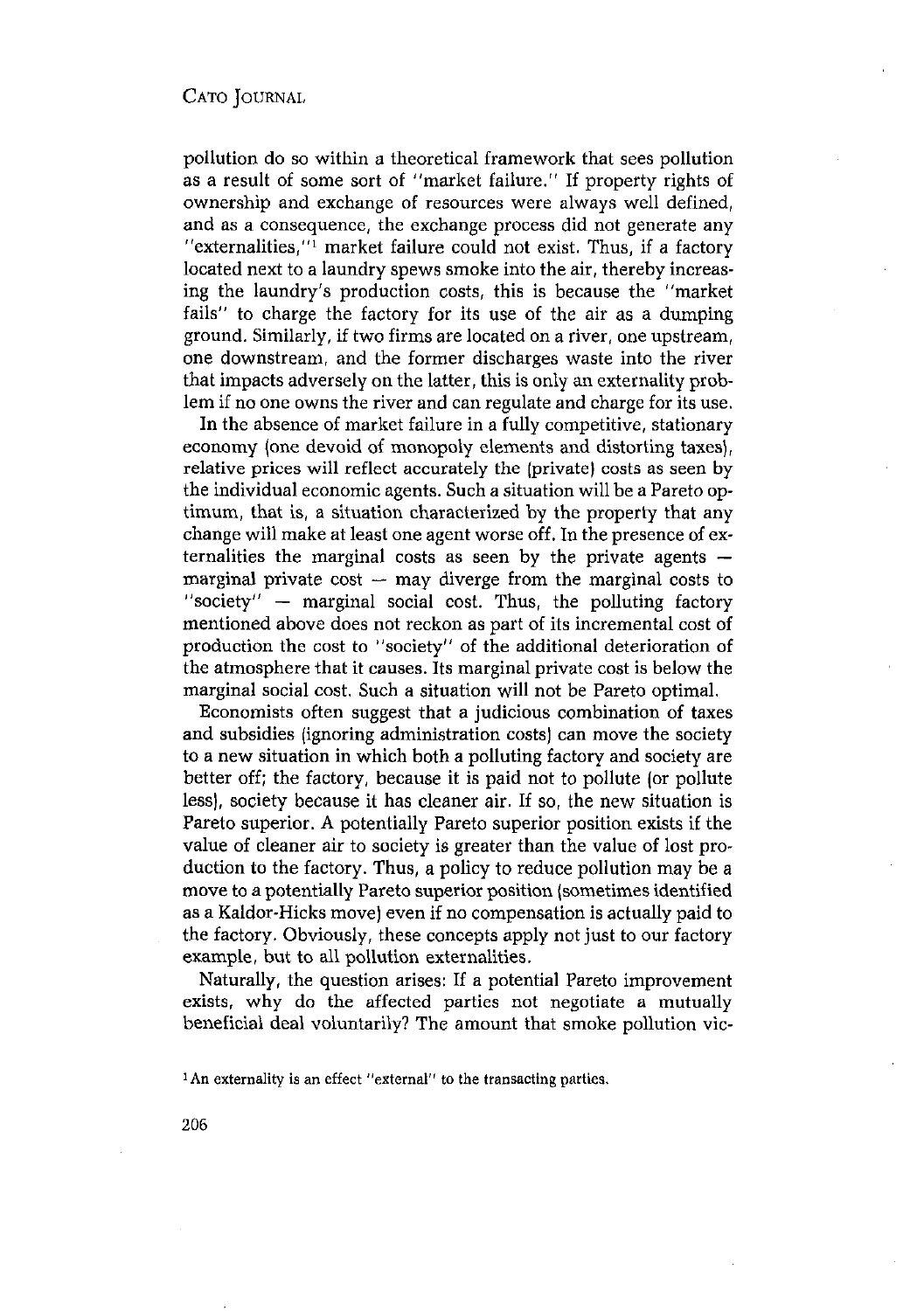tims are willing to pay to reduce (eliminate) the pollution is, by definition, sufficient to bribe the factory to go along. The short and obvious answer (to which I will return later) is that the costs of transacting such a deal are prohibitive, particularly if there are a large number of pollution victims or if the negotiating parties engage in strategic behavior.<sup>2</sup> If there are a large number of pollution victims, pollution acquires the characteristics of a public good (or, more accurately, a public "bad"). Public goods are those goods like radio, television, national defense, and widespread pollution from whose benefits or harms it is difficult (impossible) to exclude additional consumers. More intuitively, pollution removal may be something which automatically (i.e., at no extra cost) benefits all the pollution victims so that the familiar "free rider" problem emerges.

From the perspective of this theoretical framework then, pollution is equivalently a problem of a divergence between private and social costs, an inability or reluctance to adequately define and enforce property rights, or a problem of the existence of (sometimes public goods-type) externalities. And the general solution is somehow to "internalize" the externality (for example, by establishing and enforcing new property rights or by tax-subsidy policies to achieve equality between private and social costs, etc.). Such policies will involve potential Pareto improvements. A move involving a potential Pareto improvement is sometimes called an "efficient" move.

## *Alternative Solutions*

The efficiency approach to pollution outlined in the previous section seems to provide, in spite of its formidable terminology of externalities, market failure, Pareto optima, public goods, etc., a coherent and consistent framework for analyzing pollution problems. Its attractiveness lies in its apparent ability to "solve" the pollution problem by identifying the "optimal level" of pollution3 and adopting the most attractive policy to achieve it. The economics literature, nevertheless, evidences considerable debate as to which policy would best achieve the desired result.

<sup>2</sup> 5ee, for example, A. Mitchell Polinsky, "Controlling Externalities and Protecting Entitlements: Property Rights, Liability Rule, and Tax-Subsidy Approaches, *"Journal* of *Legal StI4dies* 8 (January 1979): 1-48, for a rigorous treatment of the questions of strategic behavior in this context.

For a prototype, see Wildred Beckerman, Pricing *for Pollution* (London: The Institute of Economic Affairs, 1975).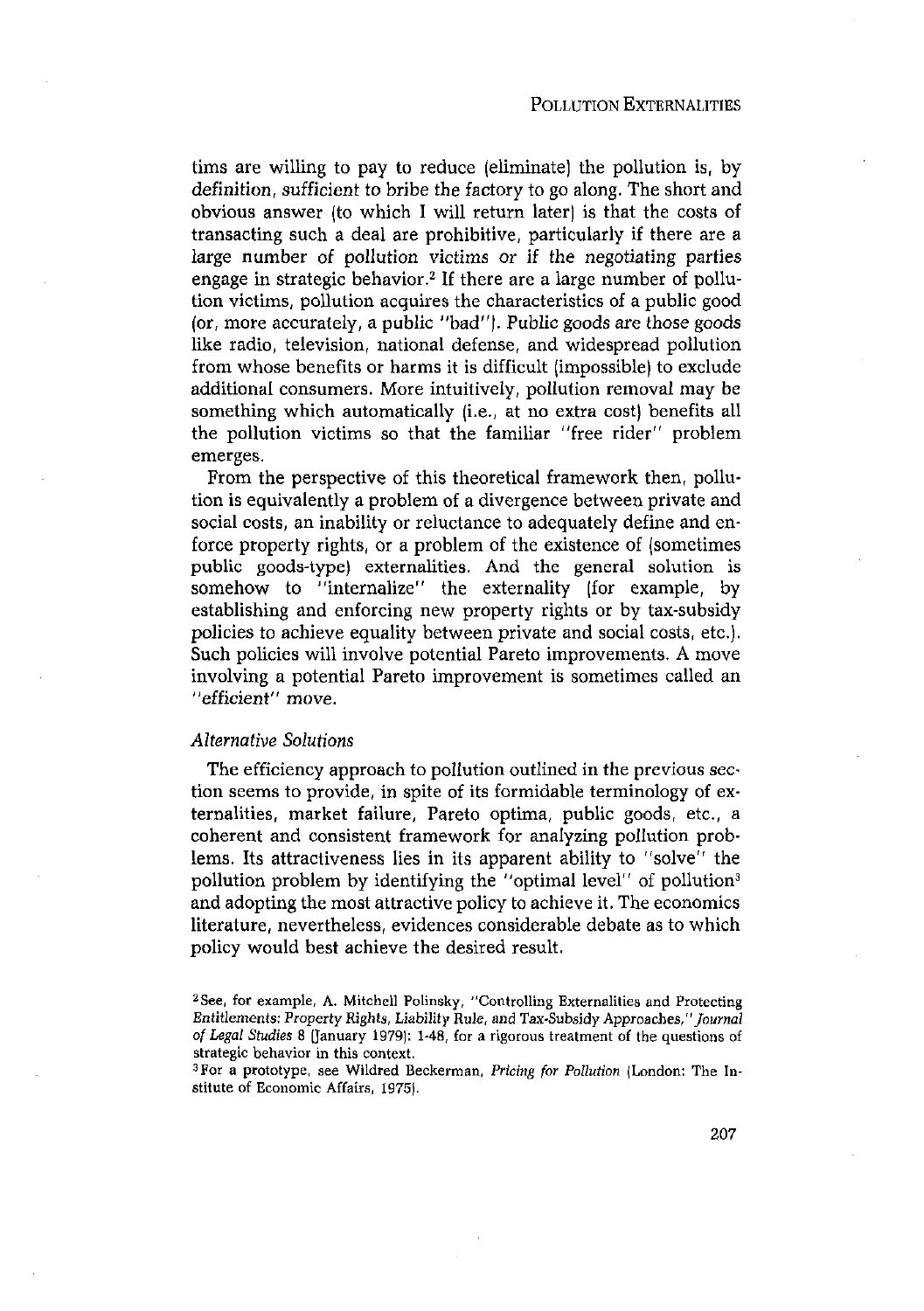It was in his influential *The Economics of Welfare* that Arthur Pigou4 made popular the notion of a divergence between marginal social cost (MSC) and marginal private cost (MPC). A simple solution to this divergence would appear to be to impose an excise tax on the polluter equal to the divergence MSC-MPC. This would internalize the cost to the polluter whose marginal cost including the tax would be MPC  $+$  (MSC - MPC) = MSC. An alternative would be to subsidize the polluter not to pollute. If we ignore the implications of wealth effects and entry into the polluting industry in the long term, this should produce a result identical to that obtained with the excise tax. This is because for every increase in output that the polluter produces, he forgoes a subsidy equal to the increase in the value placed on the damage to the environment that he causes. However, the tax alternative is often preferred for two reasons. First, since it is the polluter who "causes" the damage, equity considerations entail that he should pay. Second, the subsidy alternative will encourage more polluting firms in the long run.<sup>5</sup>

The tax on pollution of the air and water (effluent charges) is seen to have a number of advantages over more direct systems of regulation. A system of direct regulation of pollution would have to choose among controlling the output of the polluting industry, the level of pollution it causes, the pollution avoidance measures it adopts, or the pollution avoidance methods adopted by the victims. As with all systems of direct quantitative controls, the danger of bureaucratic inefficiency looms large. The strong incentive to collect and use information relating to pollution in an efficient way is lacking. By contrast, using a tax preserves many of the features of a spontaneously adjusting price system. It reduces the range of decisions to be made by a pollution administration bureaucracy to the choice of tax rates, methods of collection, disbursement, etc., and it preserves the incentive of the firm to search for innovative, less expensive methods of pollution control.6

Effluent charges always possess a further major attraction; their enforcement mechanism is relatively automatic. Unlike direct controls, they do not suffer from the uncertainties of detection, of the decision to prosecute, or of the outcome of that judicial hearing including the possibility of penalties that are ludicrously lenient.7

See generally Beckerman, *Pricing;* Allen v. Kneese, *Economics and the Environment* (Middlesex: Penguin Books, 1977), chaps. <sup>1</sup> and 5; and Stephen F. Williams, *Pollution Control: Taxes Versus Regulation,* ITER original paper, August 1979.

<sup>~</sup>A.C,Pigou, *The Economics of Welfare,* 4th ed. (London: Macmillan and Co., 1946). <sup>5</sup> <sup>5</sup> For example, Beckerman, *Pricing*, pp. 38-39.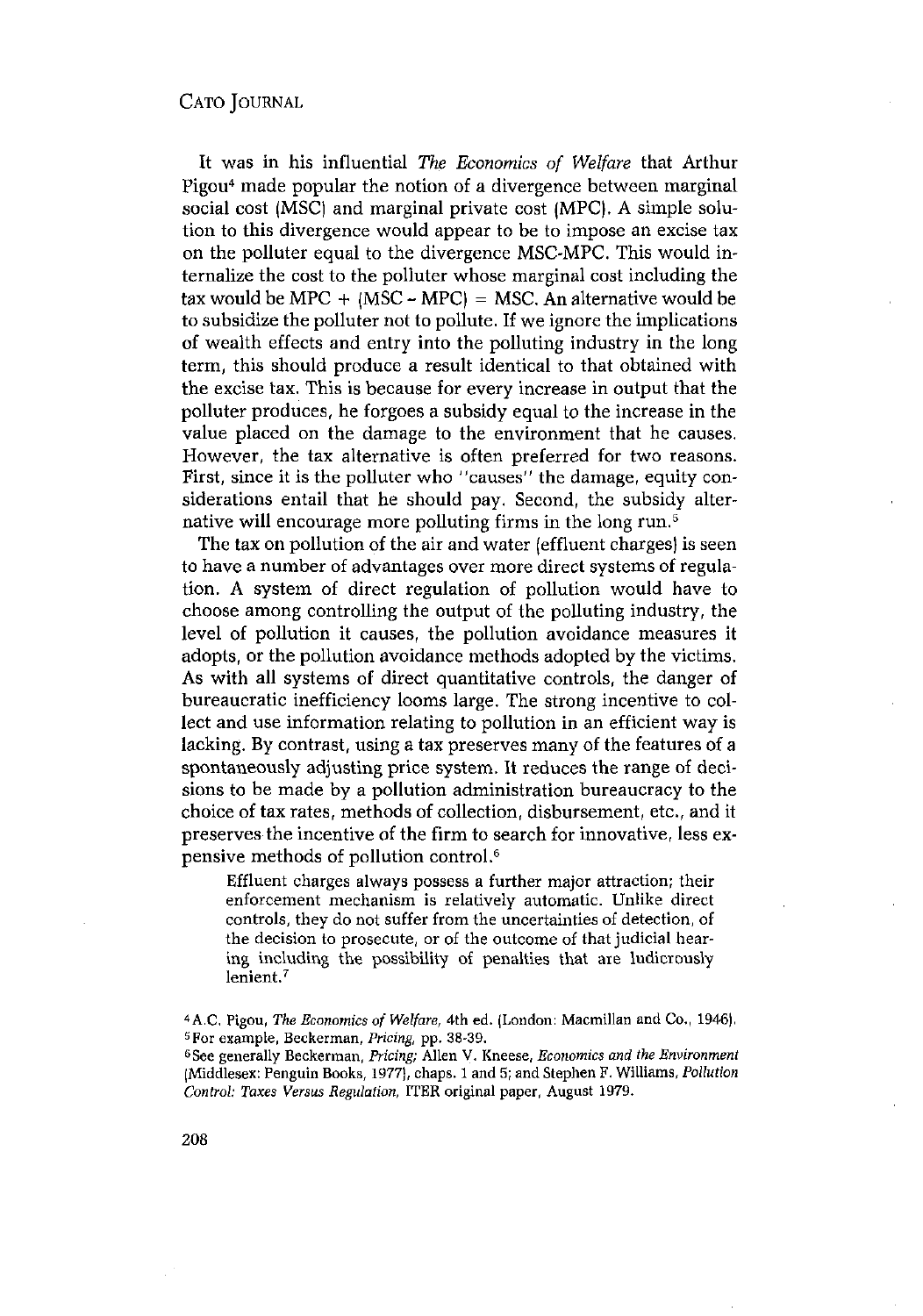However, introducing complications into the analysis may cause one to modify the presumption in favor of taxes somewhat. In spite of their well-known disadvantages, direct controls may be preferred on the grounds that *if they can be enforced* (at reasonable cost) "they can induce with little uncertainty, the prescribed alterations in polluting activities."8 The facts of uncertainty may, furthermore, entail some sort of hybrid program, particularly when some threshold level of pollution damage is to be avoided at all costs.

Where threshold problems constitute a serious environmental threat and where levels of polluting activities may require substantial alteration on short notice, which is not a rare set of circumstances, a hybrid program using both fees and controls may be preferable to a pure tax subsidy program.<sup>9</sup>

The reference to changing conditions in the above quotation should give us pause. The efficiency framework of analysis, which lies in the background of the discussion of the optimal regulatory policy, is at its best in an unchanging, static environment. As long as the changes we admit into the analysis are easily predictable in a relative frequency sense (like the weather as an influence on pollution effects), we may preserve some of the neat properties of the framework and proceed (as do Oates and Baumol and others) to weigh advantages and disadvantages of alternative regulatory schemes in a fairly definitive way. But when the environment is a radically dynamic one, in the sense that intrinsically unforeseeable changes occur often, we may wonder whether an alternative approach is not called for. I will return to this at some length.

A major challenge from within the efficiency approach to the use of any regulatory device as a solution is provided by the property rights approach to resource usage. It is best to consider this first before attempting a more general critique. Early contributions by Frank Knight and Jacob Viner<sup>10</sup> served to weaken arguments in favor of administrative intervention and to strengthen the presump-

<sup>7</sup> Wallace B. Oates and William J. Baumol, "The Instruments for Environmental Policy" in Edwin S. Mills, ed., *Economic Analysis of Environmental Problems* (New York: National Bureau of Economic Research, 1975), p. 103. See also the highly readable Edwin G. Dolan, *Tanstaafl* (New York: Bolt, Rinehart and Winston, 1969), chaps 3 and 4.

Oates and Baumol, "The Instruments," p. 106.

<sup>&</sup>lt;sup>9</sup>Ibid., p. 108. See also E.J. Mishan, "What is the Optimal Level of Pollution?," Jour*nal* of Political Economy 82 (November 1974): 1287-99.

<sup>&</sup>lt;sup>10</sup> Frank H. Knight, "Some Fallacies in the Interpretation of Social Cost," *Quarterly Journal of Economics* 38 (August 1924): 582-606; Jacob viner, "Cost Curves and Supply Curves" *in Readings in Price Theory* (American Economic Association, 1953), pp. 233-42.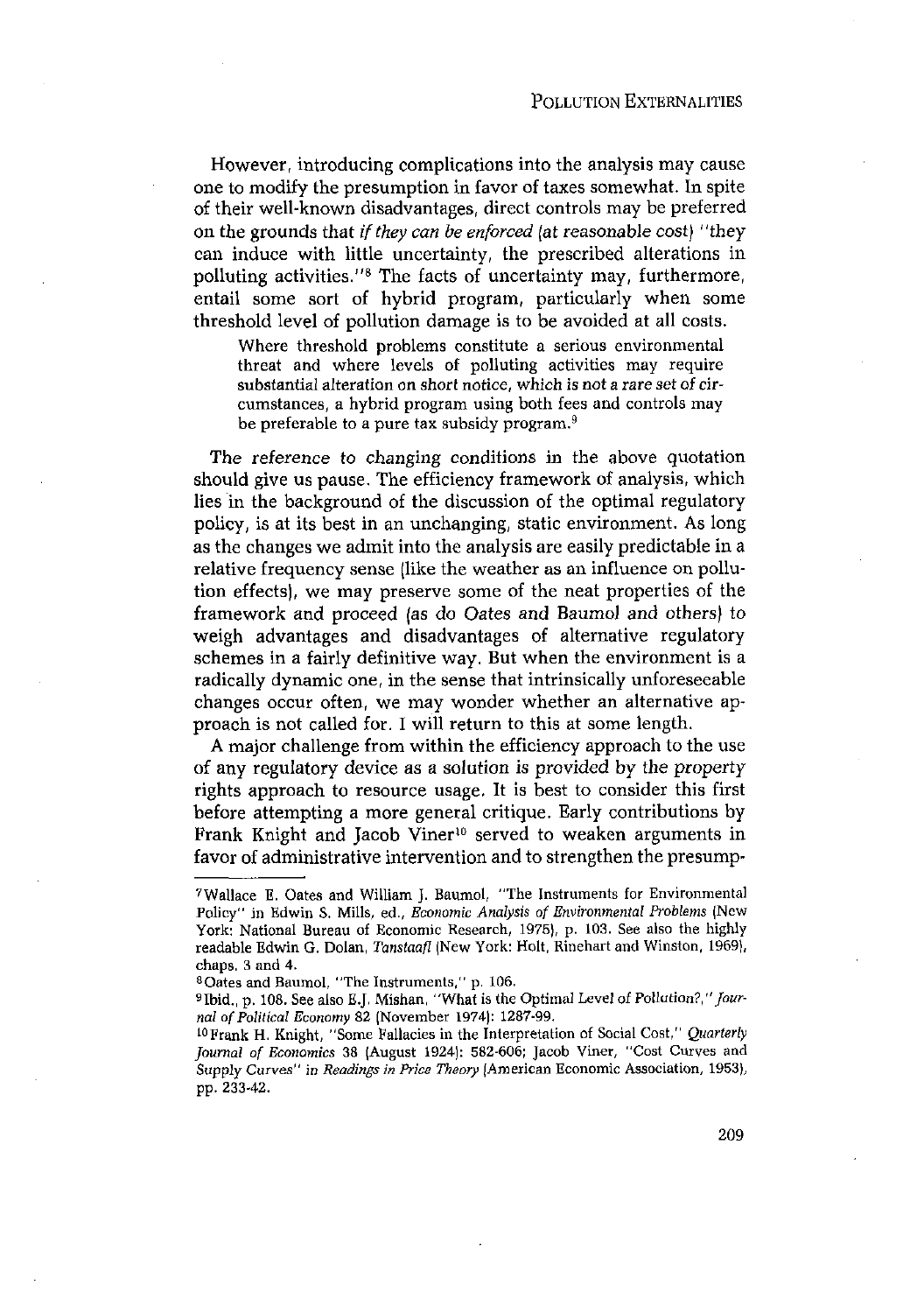tion that unaided market forces could deal effectively with environmental problems.

Too ready a recourse to excise taxes or other controls was to be avoided. The identification of the "optimal" tax was an extremely difficult task, and the presence of monopolistic and other distortions elsewhere in the economy than in the polluting industry may imply perverse general equilibrium results from an optimal policy in the partial equilibrium context (about which more below). If, however, one characterizes pollution problems in terms of inappropriately defined (or enforced) property rights, the need for regulatory policy tends to disappear. Thus, dealing with Pigou's optimal tax solution to the congested highway problem, Knight characterized the problem as one of the overuse of the scarce highway space as a result of its being treated as a common property resource. From this perspective the correct solution was to treat the highway as private property. Its use would then tend to be automatically priced to reflect the marginal cost of congestion.

This major insight was not developed much further until the seminal contribution by Ronald Coase in 1960.<sup>11</sup> With this contribution the property rights approach was found to contain an impressive set of important and provocative policy implications all of which may not yet have been uncovered. Coase's argument starts with a basic proposition that has become popularly known as the Coase theorem. If there are not any (or negligible) wealth effects and there are no costs associated with transacting private environmental contracts, the optimal solution to any externality problem would be independent of the assignment of liability (or property rights) and would be automatically attained in the market place. Thus, in the factory-laundry example it makes no difference (in the absence of wealth effects and transactions costs) whether the right to pollute is awarded to the factory or the right to be free of pollution is awarded to the laundry. Following E.J. Mishan'2 we may designate the former assignment of rights an L law and the latter an  $\overline{L}$  law.

Generally, an L law awards the right to the party generating the negative externality and an  $\overline{L}$  law awards it to the party harmed by it.'3 Under the <sup>L</sup> law the laundry will have to pay (bribe) the factory

<sup>~</sup> H. Coase, "The Problems of Social *Cost,"Journol of Law and Economics* <sup>3</sup> (October 1950): 241-62.

october 1500<sub>1</sub>. 241-02.<br><sup>12</sup> E.J. Mishan, *Cost-Benefit Analysis* (London: George Allen and Union, 1971], chaps. 19 and 52; "Pareto Optimality and the Law," *Oxford Economic Papers* <sup>19</sup> (November 1967): 255-87.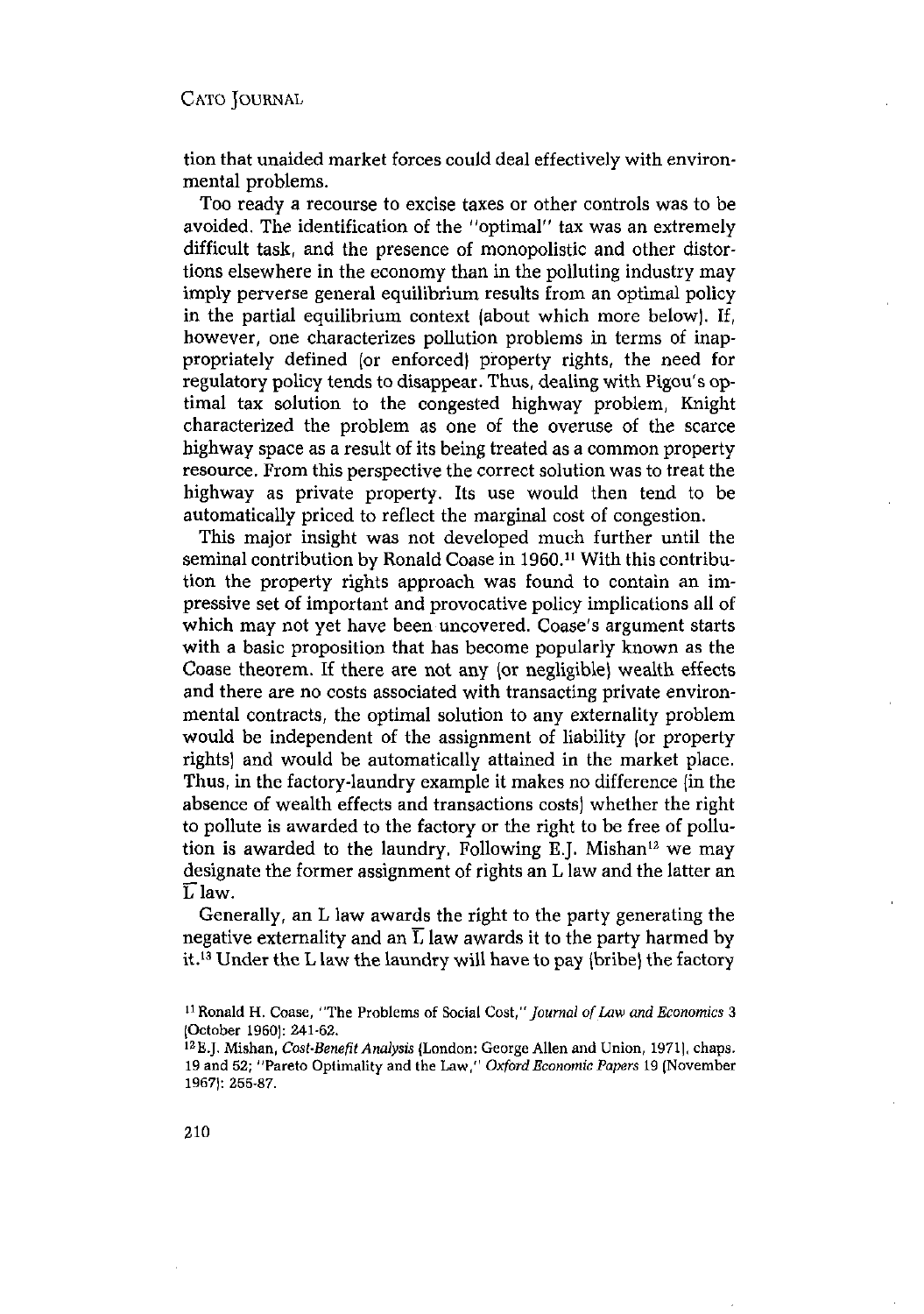not to pollute. It will do so only as long as the incremental gains from pollution reduction outweigh the incremental cost of the bribe. And the factory will accept the incremental bribe only if it outweighs its marginal loss in incurring (the lesser of) a reduction in production or an increase in pollution removal. Obviously an equilibrium will involve equality between the marginal benefits and marginal costs of pollution reduction as valued by the parties. At this point the optimum amount of pollution will be produced. The position will be efficient in the sense that both parties will have an incentive to adopt the least-cost alternatives. In this way the externality is automatically internalized; the social Costs are automatically reflected in the parties' willingness to "pay for" pollution or its absence.

Under an  $\overline{L}$  law the factory would have to compensate (bribe) the laundry to accept incremental units of pollution. It would do so only so long as the value to it of increases in pollution outweighed the lesser of the costs of removing the extra pollution or bribing the laundry. The equilibrium will be identical with that under the L law, with the marginal benefit to the factory of the last pollution unit equal to the marginal cost of that unit to the laundry (for which it is justly compensated). The two cases are exactly symmetrical with the equilibrium outputs of the factory's product, the pollution and the laundry's product unaffected by the choice of law. The distribution of wealth between them, however, will be so affected as well as by the bargaining power of the parties. The uniqueness of the solution arises, as I shall have occasion to emphasize, because the exchange values, at the margin, between the outputs of the factory (its product and its pollution) and of the laundry are independent of the liability assignment.

In summary, if, for any marginal change, the cost to the laundry of the pollution damage is less than the cost to the factory of not polluting (where "cost" refers to the least-cost method), the pollution will be tolerated whatever the law. Under an L law the laundry cannot bribe the factory; under an  $\overline{L}$  law the factory can bribe the laundry. Similarly, if, at the margin, the cost to the laundry exceeds the cost to the factory, the pollution will be removed; under the L

<sup>&</sup>lt;sup>13</sup> A strict interpretation of the Coase theorem requires, as we shall see in a moment, that the notion of "cause" be abandoned once we recognize the reciprocal nature of these problems. The pollution damage may thus be seen to be "caused" by the laundry in choosing to locate next to the factory. If so, the L and L law definitions lose meaning. However, in most contexts the activity to be regarded asthe "nuisance" is very clear and there will be no ambiguity. Where it is not, it simply requires that we specify the content of the L law.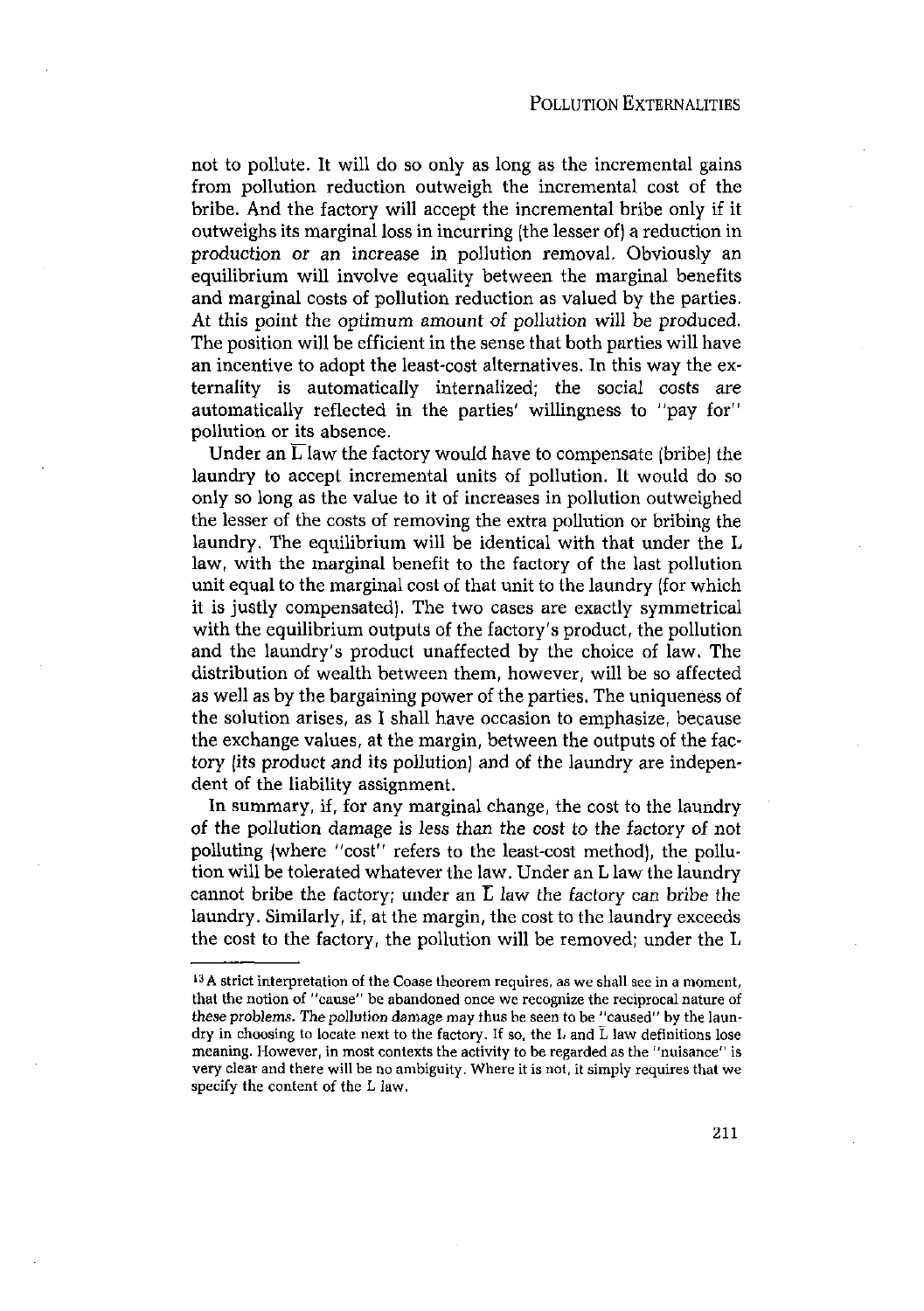law, because the factory will be bribed; under the  $\overline{L}$  law because the laundry cannot be bribed. The results generalize easily to all externality situations. In the absence of wealth effects and transaction costs all changes for which the benefits to the gainers outweigh the costs imposed on the losers will be undertaken; all changes for which the benefits of the gainers fall short of the losses imposed on the losers will not. All changes are thus potential Pareto improvements; all changes are efficient.

From the perspective of the Coase theorem, since resource allocation is unaffected by the assignment of liability, the question of responsibility for the pollution is blurred. Where we observe externalities persisting uncorrected it must be because of the existence of prohibitive transactions cost. Pollution is thus no longer a phenomenon attributable to a particular economic agent. Rather it reflects an inability (or unwillingness, given the costs) of all of the affected parties to negotiate externality away.'4 To the alternatives of simply tolerating the pollution or attempting to regulate it must be added that of attempting to redefine property rights so as to reduce transaction costs. The question of "who causes the pollution?" becomes irrelevant if not meaningless, and an appropriate common law response to questions of this nature then becomes: Award the right to whichever party would have been prepared to buy it in the absence of transactions costs.

It is this implication of the Coase theorem, namely, that the courts should respond to disputes involving externalities by awarding rights to those who value them most (as in accident cases, assign liability to the least-cost avoider) that has spurred the large and growing literature on what has become known as the economic approach to the law.<sup>15</sup> Some of the implications arising out of recent debate over this approach will be considered in the next section.

The Coasian challenge to the established Pigouvian framework was taken up by Baumol, who sought to address the following: Coase argued that powerful market forces exist that tend to bring private and social cost into equality without the use of a tax (subsidy). But where transactions costs are high (as in the case of pollu-

 $14$ It is important to note that "[B]y extending the concept of transactions cost to encompass any inertia or lack of initiative in society, one comes uncomfortably close to the thesis that in economics, whatever is, is best." E.J. Mishan, "The Folklore of the Market," Journal of Economic Issues IX (December 1975): 699.

<sup>&</sup>lt;sup>15</sup> See especially Richard A. Posner, *Economic Analysis of the Law,* 2d ed. (Boston: Little, Brown & Co., 1977). A particularly clear short statement is Harold Demsetz, "When Does the Rule of Liability Matter," *Journal of Legal Studies* 1 [January 1972]: 13-29,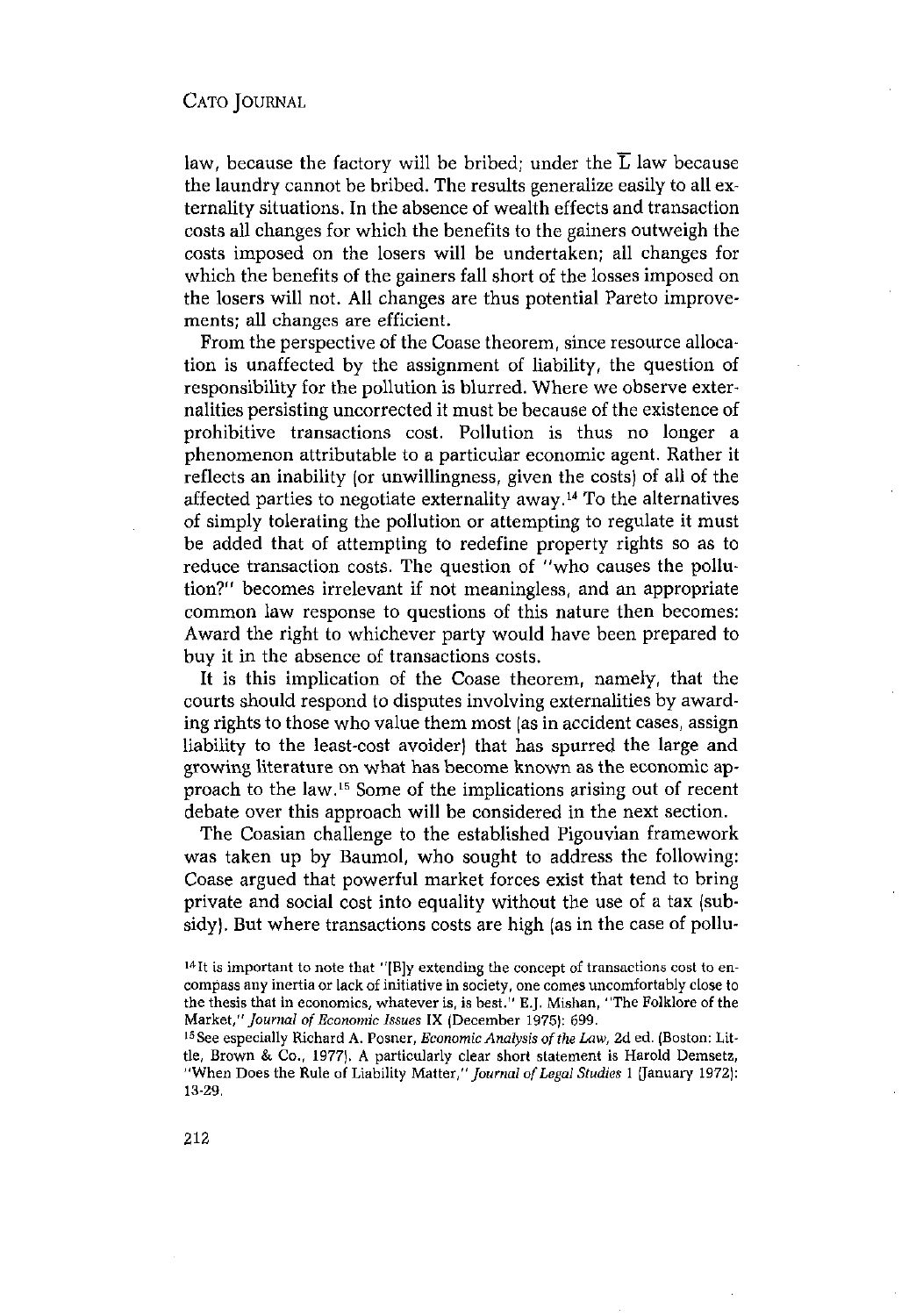tion with many victims) some kind of interference is necessary. The Pigou solution is formally equivalent to the zero transaction-cost solution.

Despite the various criticisms that have been raised against it in the large numbers case, which is of primary importance in reality and to which Pigou's analysis directs itself, his tax-subsidy pro- grams are generally those required for an optimal allocation of resources. Moreover . . . where an externality is (like the usual pollution problem) *of* the public goods variety, neither compensation to nor taxation of those who are affected by it is compatible with optimal resource allocation. Pigouvian taxes (subsidies) upon the generator of the externality are all that is required.'6

This proposition seems to have some degree of acceptance, even among property-rights theorists. For example, Demsetz has recently argued that

when the gains or costs associated with particular interactions are not confined to <sup>a</sup> few parties, but instead are spread thinly over large numbers of individuals, then "high" transactions costs and "free rider" problems may be serious, even when utilizing the best of private property rights definitions, and some attenuation of private rights may be rationalized to achieve a more efficient solution to resource allocation problems. The traditional examples of providing national defense, national foreign policy, and cleaner air come to mind. . . .

High transactions costs and free rider problems sometimes can be resolved by substituting private rights for communal property rights arrangements ..- But this is practical only when the cost of excluding nonpayers is not too high. When dealing with national defense and air pollution problems this does not seem to be the case, and when it is not, a rationalization for action by the state in the name of efficiency becomes available.'7

Thus, while there may remain some disagreement among efficiency theorists about the policy (or policies) of choice in the face of externalities where small numbers of individuals are affected (although one gains the strong impression that the Coase propertyrights approach has strong majority support), when it comes to public goods-type problems this disagreement disappears. The presumption in favor of a (court-encouraged) market solution

<sup>&#</sup>x27; 6 William J. Baumol, *"On* Taxation and the control of Externalities," *American Economic Review* 62 (June 1972): 307-22. But see Earl A. Thompson and Ronald Bathelder, "On Taxation and the Control of Externalities: Comment," *American Economic Review 64* (June 1974): 467-71.

<sup>&#</sup>x27; 7 Harold Demsetx, "Ethics and Efficiency in Property Rights" in Mario Rizzo, ed., *Time, Uncertainty, and Disequilibrium* (Lexington: Lexington Books, 1979), 97-116.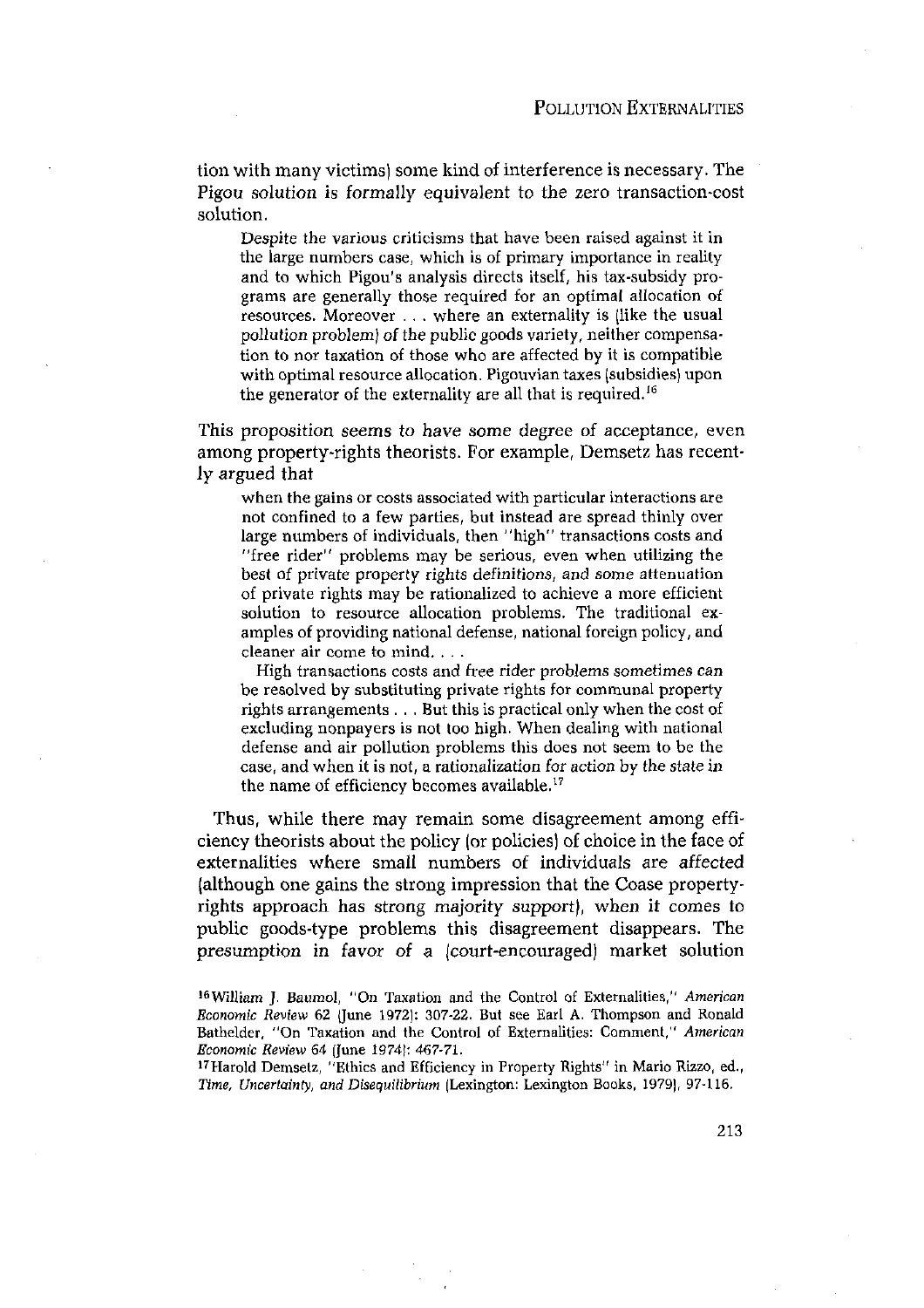evaporates. One suspects that it is because public goods-type problems appear so difficult to deal with on a voluntary basis that we find even the most popular spokespersons for the market explicitly sanctioning a government-imposed tax system as apparently the only alternative to the much inferior regulatory agency approach.<sup>18</sup> The imposition of taxes (subsidies), it should be noted, is ironically advocated in the "name of efficiency"<sup>19</sup> and the market. And, in an ideal world, the ideal tax would strike that balance between "social" costs and benefits that yielded the "right" amount of pollution.

The real problem is not "eliminating pollution" but trying to establish arrangements that will yield the "right" amount of pollution: an amount such that the gain from reducing pollution a bit more just balances the sacrifice of the other good things  $\dots$ that would have to be given up in order to reduce the pollution.<sup>20</sup>

We may call this general approach a *social-cost* approach.

Before concluding I should note that it is widely recognized that *as a practical matter* it is impossible to evaluate the optimal tax. In light of what is to follow it is worth quoting at some length from Baumol:

... we do not know how to estimate the magnitudes of the social costs, the data needed to implement the Pigouvian tax-subsidy proposals. For example, a very substantial portion of the cost of pollution is psychic; and even if we knew how to evaluate the psychic cost to some one individual we seem to have little hope of dealing with effects so widely diffused through the popula $tion. . . .$ 

Unfortunately, convergence toward the desired solution by an iterative procedure of this sort requires some sort of measure of the improvement (if any) that has been achieved at each step so that the next trial step can be adjusted accordingly. But we do not know the socially optimal composition of outputs, so we simply have no way of judging whether a given change in the social tax values will even have moved matters in the right direction.  $\ldots$ <sup>21</sup>

<sup>18</sup>Thus, Milton and Rose Friedman write: ''Most economists agree that a far better way to control pollution than the present method of specific regulation and supervision is to introduce market discipline by imposing effluent charges." Free to Choose (New York: Harcourt Brace Jovanovich, 1979), 217-18.<br><sup>19</sup>See Demsetz, "Ethics and Efficiency."<br><sup>20</sup>Friedman, *Free*, p. 215. And Mishan (not particularly enamored with any aspects

of the market solution) affirms, citing Baumol and Oates: "Certainly the use of taxes to enforce tolerable standards may yield significant social gains over and above the costs of enforcement." "The Folklore," p. 701.<br><sup>21</sup> Baumol, "On Taxation," p. 316. The problem is compounded, explains Baumol, by

the fact that where externalities are significant the likelihood of non-convexities and multiple optima increases, pp. 316-18.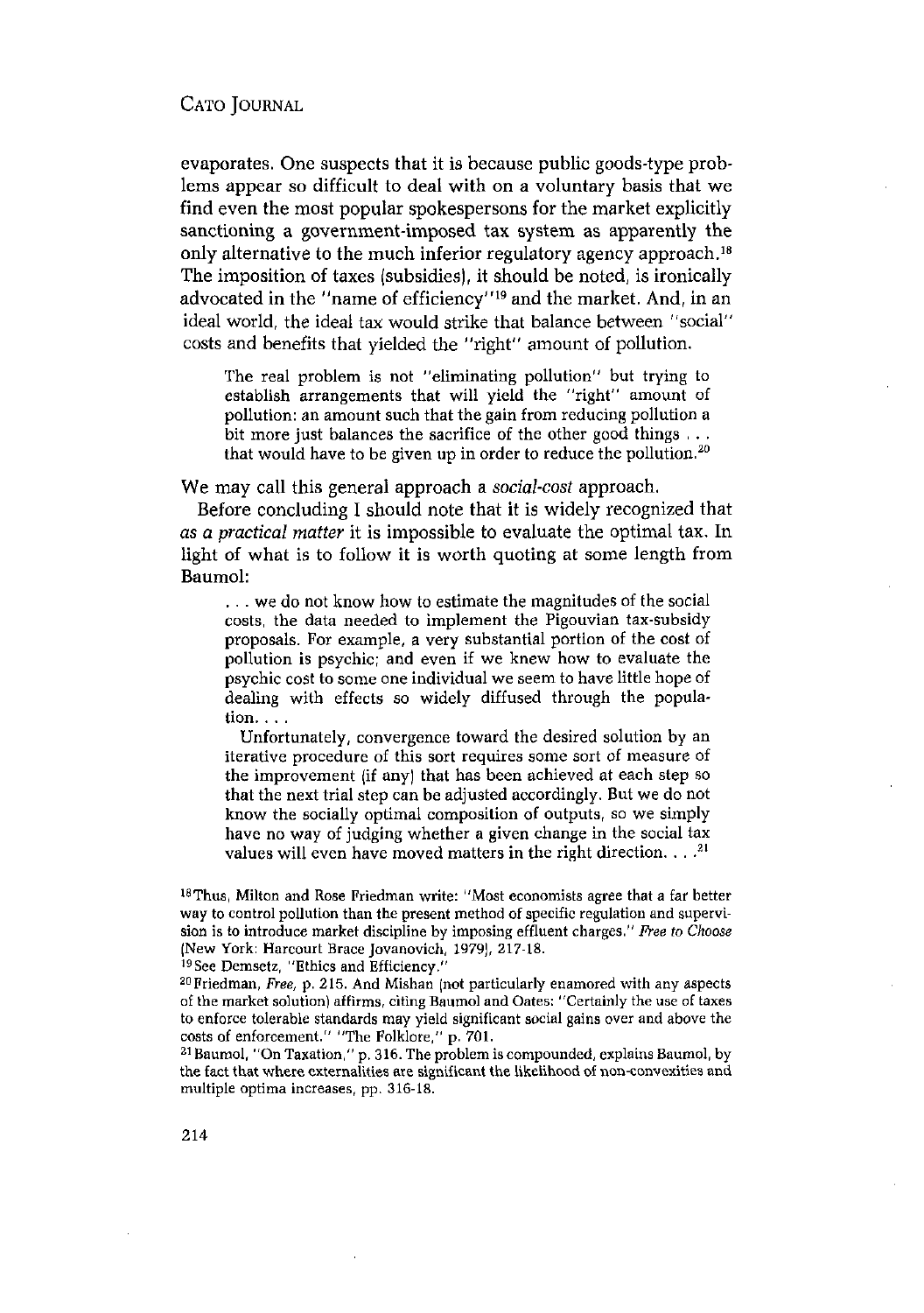All in all, we are left with little reason for confidence in the applicability of the Pigouvian approach, literally interpreted. Wedo not know how to calculate the required taxes and subsidies and we do not know how to approximate them by trial and error.<sup>22</sup>

This being the case, the argument is made in favor of a less precise tax system designed to achieve some reasonable "set of minimum standards of acceptability.<sup>''23</sup> Even this may require severe measurement problems but surely no worse than the next best alternative of direct controls.24 And besides, the tax alternative alleviates the need to use the police or the courts and canbe shown "at least in principle, to achieve decreases in pollution or other types of damage to the environment at minimum cost to society."25

It is important to note that if we regard the polluter as the active agent, *the tax solution to <sup>a</sup> pollution problem implies an L law.* The right to pollute, though attenuated by the imposition of a tax like the many other rights, is given to the polluter. So, at least in. the public goods case, the social-cost approach implies unambiguously the assignment of rights under an L law. I turn now to a critical assessment of the efficiency framework and the social-cost approach it implies.

#### *Wealth Effects and Second Best*

Certain well-known problems with the efficiency framework exist, and these apply in a fairly static, unchanging world. It will be remembered that one of the crucial assumptions necessary for the Coase theorem was that wealth effects were absent (or, at least, negligible). This assumption is often justified with the argument that though the assignment of rights may affect the distribution of wealth, as long as it does not affect the allocation of resources to alternative uses, the distribution question should be kept separate. (The concept of ex ante compensation, also relevant in this context, will be examined in the next section.) But what if the assignment of rights does affect resource allocation, as it plausibly will when wealth effects are significant?

That it should do so is quite obvious upon reflection. The ability to pay, by influencing relative prices, determines the allocation of resources to their highest valued uses. Thus, unless individuals are

22Ibid., p. 318. 23Ibid., p. 318. *24fleckerman,* "Pricing," p. 53. 25Baumol, "On Taxation," p. 319.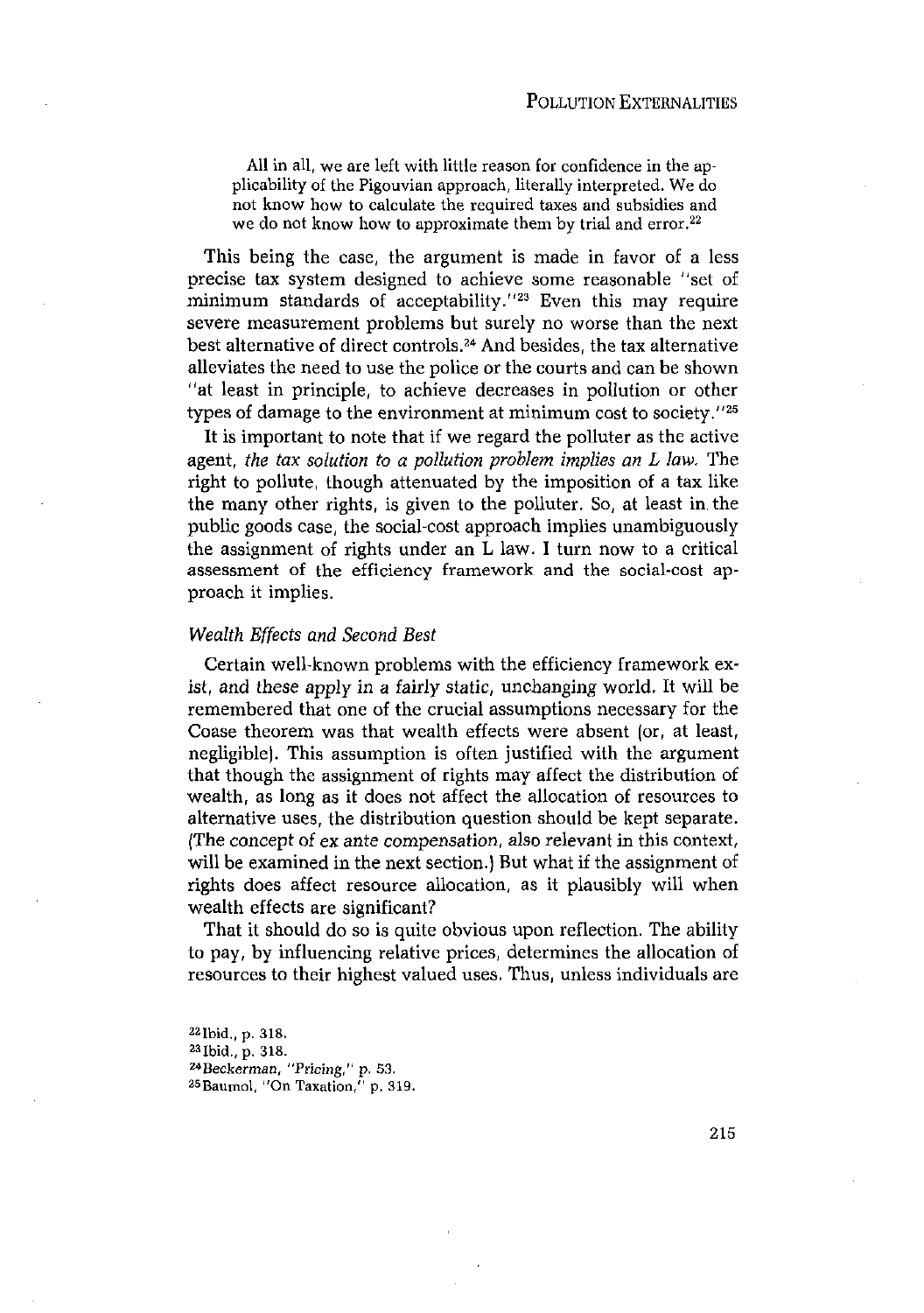very similar in their expenditure patterns, any change in wealth will affect relative prices and, therefore, resource allocation. But if relative prices are not variant with respect to the distribution of wealth, they will be affected by the assignment of property rights. As shown originally by Scitovsky,<sup>26</sup> and reiterated many times since by writers on welfare economics, the lack of invariance of relative prices with wealth distributions implies that the Kaldor-Hicks criterion of allocative improvements may yield ambiguous (actually contradictory) results. If situation A is allocatively superior to situation B in that everyone could be made better off by a movement from B to A, a movement from A to B may yield the same result. This apparent contradiction results from the fact that the relative prices that are used to value the outputs in the two situations are different. At one set of prices the goods and services in situation A are valued higher than those in situation B, while at another set of prices the ranking is reversed.

The consequences of this are particularly noteworthy in the context of pollution. The importance of wealth effects on the outcome of any rights assignment can be assumed negligible only if the impact of the assignment on people's overall utility is small. This is often not the case for pollution externalities. As Mishan puts it, "What a person in a noisy environment is willing to pay for continuing quiet may be only a fraction of the minimum sum he is willing to accept to put up with the existing noise, or with the additional noise expected to be generated by a highway or airport to be built near his home."27 In these cases the choice between an <sup>L</sup> or an <sup>L</sup> law will have more than a negligible effect and may indeed imply the difference between the *existence* of a pollution externality and its total absence and that *both situations are, from the property rights viewpoint, efficient.*

The other important assumption underlying the efficiency approach is the absence of significant distortions elsewhere in the economy. The calculation of social costs and benefits is profoundly affected if this assumption is violated. In a world of distortions, where prices are not general equilibrium competitive prices that reflect marginal costs, the imposition of a Pigouvian tax or a liability that would achieve efficiency if distortions were absent may *reduce* efficiency. Assume a polluting factory is producing more than the optimal amount of pollution. Assume further that there are

ZGTibor Scitovsky, "A Note on welfare Proposition in Economics," *Review of Economic Studies* 9 (November 1941): 77-88.<br><sup>27</sup> Mishan, "The Folklore," p. 701.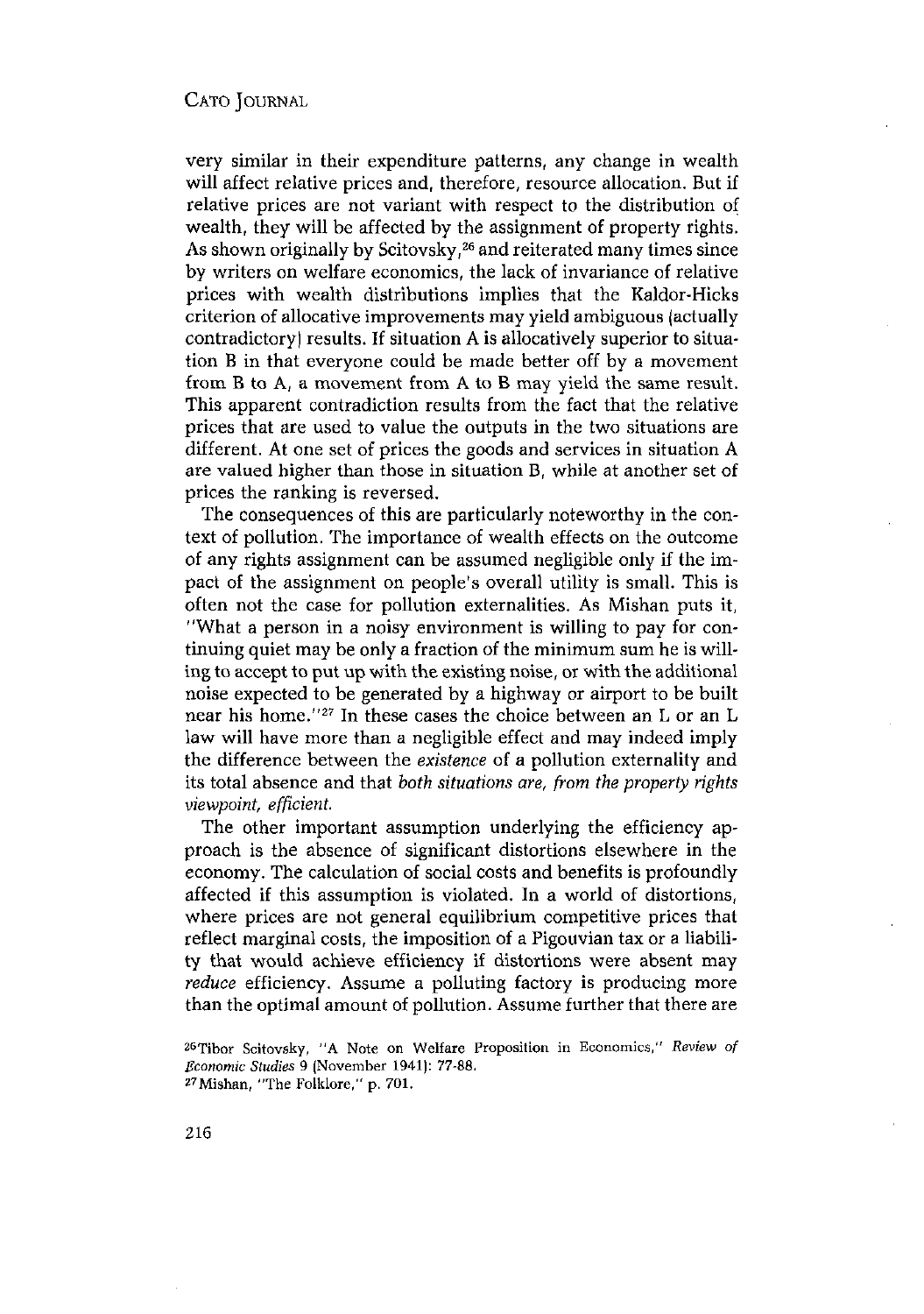two outputs in the economy complementary to our factory's output and that because of monopoly or taxes (or both) their prices *exceed* their social marginal costs by different proportions. In such circumstances the factory's output *should* be priced below its marginal social cost (to offset the high-priced complements) so that a Pigouvian tax will reduce efficiency. Distortions in the factory market may be even more intractable.28 These problems of second-best point to the high probability that any attempt at a finely tuned solution is bound to face hopeless information problems in the real world.

It might be thought that it would nevertheless be possible to approximate the general equilibrium outcome by a series of partial adjustments. The remarks of Baumol, quoted above,<sup>29</sup> should dispel that hope. In more general terms, outside of equilibrium there is no way to know if any move is efficiency-enhancing or not.<sup>30</sup> In fact, as we shall see now, the notion of efficiency makes little sense outside of general equilibrium.

#### *The Elusiveness of Efficiency*

The concept of efficiency is an appealing one. To be efficient would seem to be a noble aim, achieving any given goal at minimum cost. And when some goals are shared by the members of society, the minimization of "social cost'' commends itself. Yet when we move from the perspective of the individual, where the concepts of efficiency and cost make some sense, to that of the society, a careful examination reveals that the efficiency costminimizing framework is seriously misleading. This has emerged from a number of recent critical articles on the efficiency *of* the common law.3' Though not all of these contributions are relevant to my topic, it is impossible to report on even all those that are. Some

<sup>~</sup>See Mario *Rizzo,* "Law Amid *flux:* The Economics of Negligence and Strict Liability in *Tort "Journal ofLegal Stndies* <sup>9</sup> (March 1980): 301-02; and idem, ''The Mirage of Efficiency," *Hofstra Law Review 8 (Spring 1980): 652-53.*<br><sup>29</sup>At note 21.<br><sup>30</sup>See Mario Rizzo, "Uncertainty, Subjectivity, and the Economic Analysis of Law,"

in Rizzo, ed., *Time*, pp. 84-85.<br><sup>31</sup> Mario Rizzo at note 28 as well as various articles in the symposia editions of *Journal of Legal Studies* <sup>9</sup> (March 1980) — "Change in the common Law: Legal and Economic Perspectives," *Hofstra Law Review 8* (Spring 1980) — "Symposium on Efficiency as a Legal Concern," and <sup>S</sup> (Summer 1980) — "A Response to the Efficiency Symposium." Also, Murray Rothbard, "The Myth of Efficiency," and John B. Egger, "Comment: Efficiency Is Not <sup>a</sup> Substitute for Ethics" in Rizzo, ed., *Time,* chaps. 4 and 5, respectively.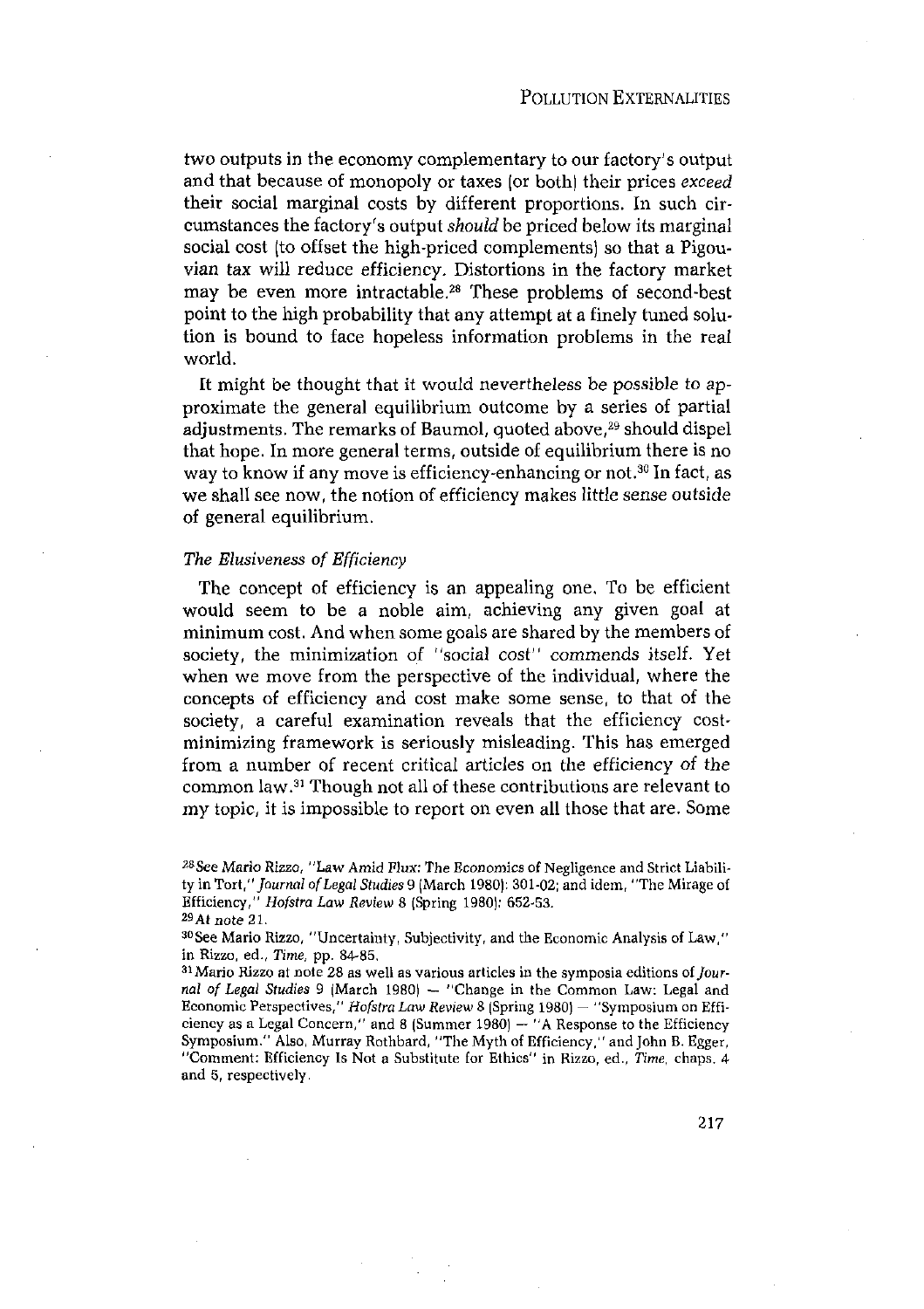brief remarks on the essential points, nevertheless, are of immediate relevance.

In my remarks so far I have been treating the efficiency approach (to the law and to Pigouvian taxation) as a normative theory, a theory of optimal policy. In the literature there has been a tendency to move from normative proposition to assertions about the actual evolution of the law in practice, claiming, with greater or lesser confidence, that the common law tends to be efficient.<sup>32</sup> Any problems relating to the efficiency concept as a normative ideal will be seen to apply with equal force to the concept of efficiency as an empirical standard.

Efficiency is understood here to mean the maximization of social measured by ability to pay.<sup>33</sup> Any administrative wealth as measured by ability to pay.<sup>33</sup> Any administrative decision-maker, whether it be a judge imposing a liability or an agency imposing a tax, to maximize social wealth must calculate the social benefits and costs consequent upon its actions. If we treat social costs as the social benefits forgone, we may talk simply of maximizing social benefits or minimizing social costs. This presumes that social cost is (at least in principle) an identifiable entity. The notion of cost in general bears further examination.

Most, if not all, economists would agree that when the term 'cost' is used it should refer to what is often loosely called "opportunity cost." The implications of a rigorous opportunity-cost concept for much of modern economic theory would, however, be too devastating to bear, so that most economists are thoroughly inconsistent when it comes to applying the concept of cost. Opportunity cost correctly understood<sup>34</sup> refers to the *individual* decision-making

 $33$ See, for example, Ronald M. Dworkin, "Is Wealth a Value?," who writes "Wealth maximization as defined is achieved when goods and other resources are in the hands of those who value them most, and someone values a good more only if he is both willing and able to pay in money (or in the equivalent of money) to have it." *Journal of Legal Studies* <sup>9</sup> (March 1980): 191. I should add that though Dworkin is highly critical of the efficiency approach, this definition is not contested by those he is criticizing. This is clear from Richard Posner, "Utilitarianism, Economics, and Legal Theory," *Journal ofLegal Studies* <sup>8</sup> (January 1979): 119-120. 34For a most complete statement see JamesM. Buchanan, *Cost end Choice* (Chicago:

Markham, 1969). Also relevant to this reviving tradition is James M. Buchanan and G.F. Thirldry, eds., *L.S.E. Essays on Cost* (New York: New York University Press, 1973). I have treated this in P. Lewin, "Perspectives on the Costs of Inflation," *Southern Economic Journal* 48 Ilanuary 1982).

<sup>325</sup>ee Richard Posner, "The Ethical and Political Basis of the Efficiency Norm in Common law Adjudication," *Hofstra Law Review* <sup>8</sup> (Spring 1980): 487-508; Paul H. Rubin, "why is the Common Law Efficient?," *Journal of Legal Studies <sup>6</sup>* (1977); George L.Priest, "The Common Law Progress and the Selection of Efficient Rules," *Journal ofLegal Studies* 6 (1977); among others.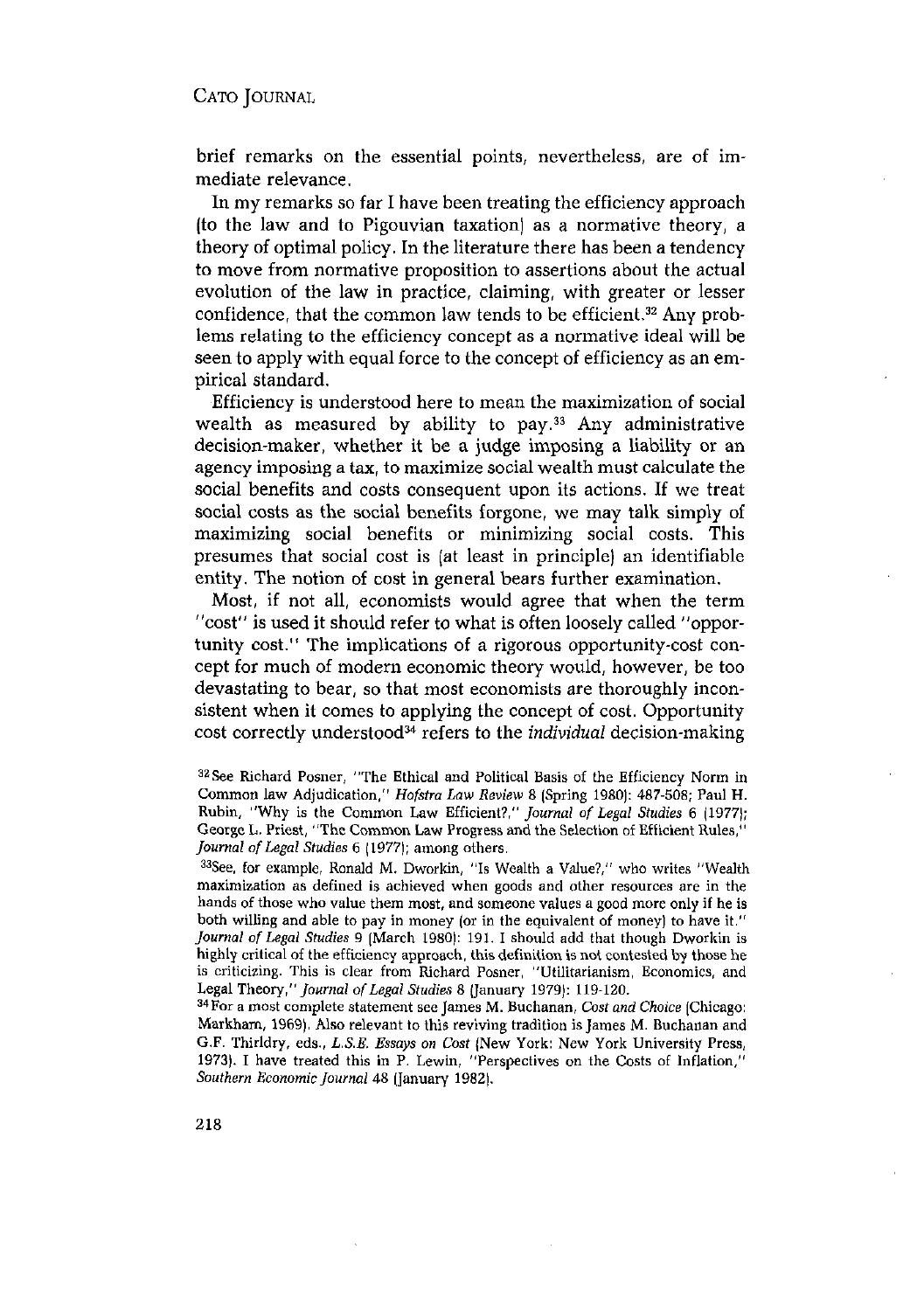process. In making a rational choice at a point of time, the individual must weigh the perceived alternatives. The cost of choosing any one alternative is related to the opportunities sacrificed by forgoing all the others and may be expressed as the utility forgone on the next best alternative. From this perspective three propositions about cost follow. 1) Cost is borne exclusively by the decisionmaker. Obviously, one person's decision may influence the costs borne by another but, if understood correctly, any cost must attach to an individual out of choice. 2) Cost is inherently subjective. First, it is expressed in utility terms making it noncomparable across individuals if adherence to an ordinal utility concept is to be maintained. Second, cost implies subjective expectations. It refers to the *perceived* alternatives; it relates to an *imagined* future. The alternatives at any point of time exist only in the mind of the decisionmaker, and although there may be some degree of consensus concerning hypothetical imagined future prospects, there almost certainly will remain a divergence of expectations. Thus, costs cannot be measured by an outside observer. 3) Cost is unrealizable. Once a choice is taken the hypothetical imagined future evolves with time into the *actual* future and the displaced alternatives cease to exist. There is no way to verify if they were really alternatives. Stated differently, the fact that the concept of costs involves counterfactual alternatives renders it unrealizable.

This insistence on a thoroughgoing, subjective opportunity-cost concept may strike the reader as excessively purist. Its importance may be sharpened, however, if we attempt to relate it to the notion of cost more common in everyday speech (and in applied economics).

Once a decision is taken, certain consequences, like money outlays, follow. These are not, strictly speaking, costs. They are choice-induced, not choice-influencing; they do not represent forgone opportunities in any direct way. In a very restricted sense and in very constrained circumstances, the money outlays and market prices that we observe can represent costs. If there are no nonpecuniary elements unique to individuals involved in the choices concerned, and if full competitive equilibrium prevails in an unchanging environment so that there is no uncertainty about future outcomes (i.e., imagined future alternatives can be taken to represent actual alternatives), then market prices will represent individuals' evaluations, at the margin, of the traded goods and services in terms of each other (and money). Of course, in terms of utility these costs are still not objectifiable, but in the postulated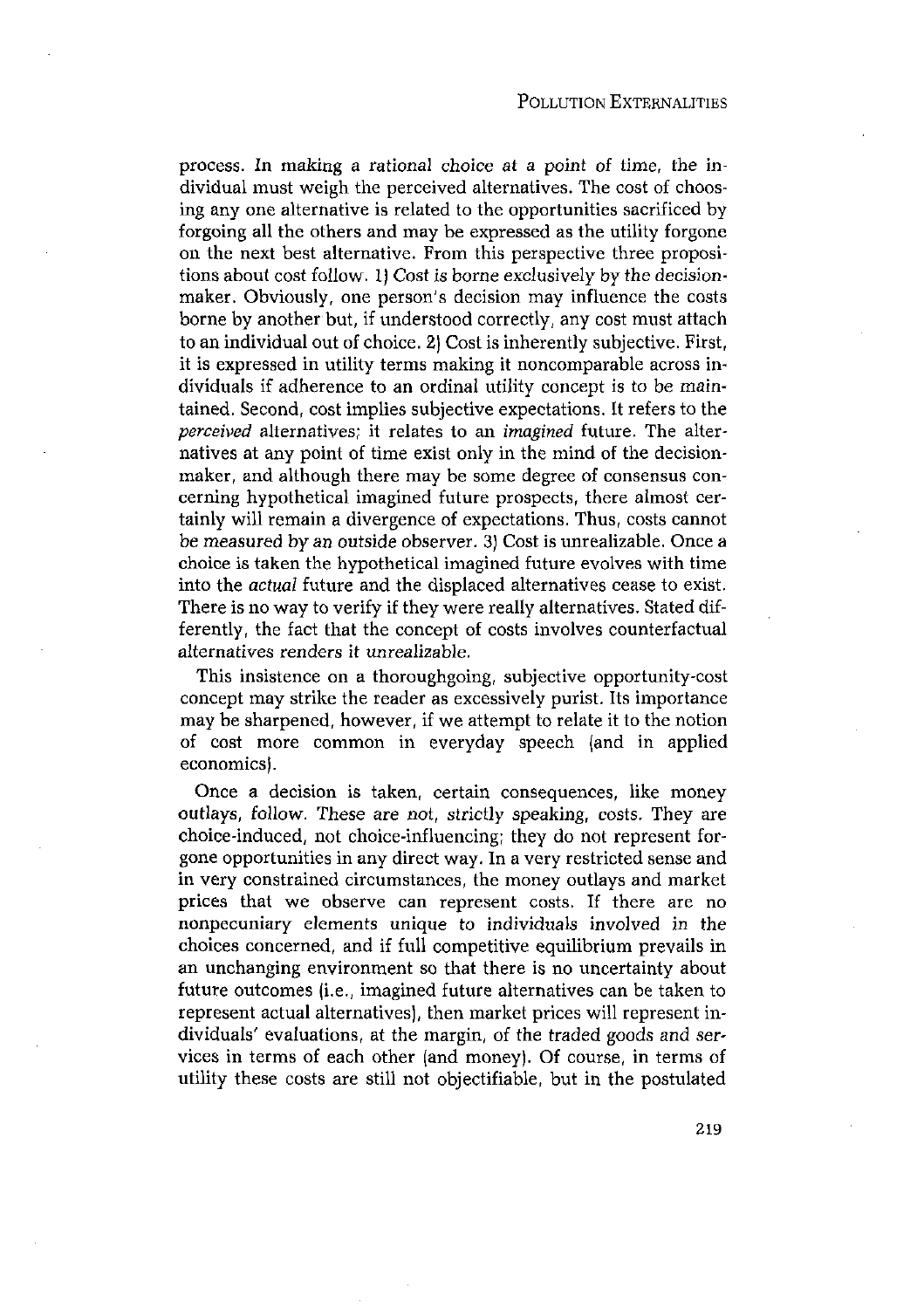conditions, they do represent an accurate reflection of traders' preference orderings and could be used to interpret, explain and perhaps predict hypothetical decisions. But these objective costs are the *results* of choices that occur in equilibrium (where plans and outcomes coincide). They cannot reflect perceived alternatives outside of this equilibrium. Outside of equilibrium, perceptions of alternatives differ and cost is inescapably subjective.

In any actual dynamic economic process, where the future is, in some respects at least, radically different from the past (such as is often the case with technological changes that could not have been anticipated), expectations will diverge. A strict application of the opportunity-cost concept is thus bound to lead one to the conclusions that costs are individual and private and cannot be "social." The social-cost concept requires the summation of individual costs, which is impossible if costs are seen in utility terms. The notion of social cost as reflected by market prices (or even more problematically by hypothetical prices in the absence of a market for the item) has validity only in conditions so far removed from reality as to make its use as a general tool of policy analysis highly suspect.

In externality situations where the disputing parties are small in number, the efficiency approach would favor a common law solution requiring the court to simulate a market condition by awarding the right in question to the party who would have bought it if a market devoid of transactions costs had existed. In light of the forgoing discussion on the nature of costs, one may ask not only how this is possible but, more pertinently, what notion of efficiency is being served here. In making such a determination the court would have to weigh the consequences of alternative resource allocations and somehow estimate and evaluate their effects. Among the problems that exist are the following:<sup>35</sup> 1) The time frame is arbitrary. Over how long a timespan are the forgone alternatives projected? As the doctrine of "the last clear chance" applied to accidents illustrates,<sup>36</sup> the "efficient" solution may vary with time frames. Also, the longer the horizon chosen, the more uncertain the outcomes. How is one to know which timespan "the market" would have chosen?

2) Often what is being disputed is the very nature of the external effects. Where, for example, eminent scientists may disagree about

 $35$ In addition to the articles by Rizzo, Rothbard and Egger referred to above, see Gerald P. O'Driscoll, "Justice, Efficiency, and the Economic Analysis of Law: A Comment on Fried," *Journal of Legal Studies* <sup>9</sup> (March 1980): 355-66. 36Riszo, "Law Amid Flux," p. 300.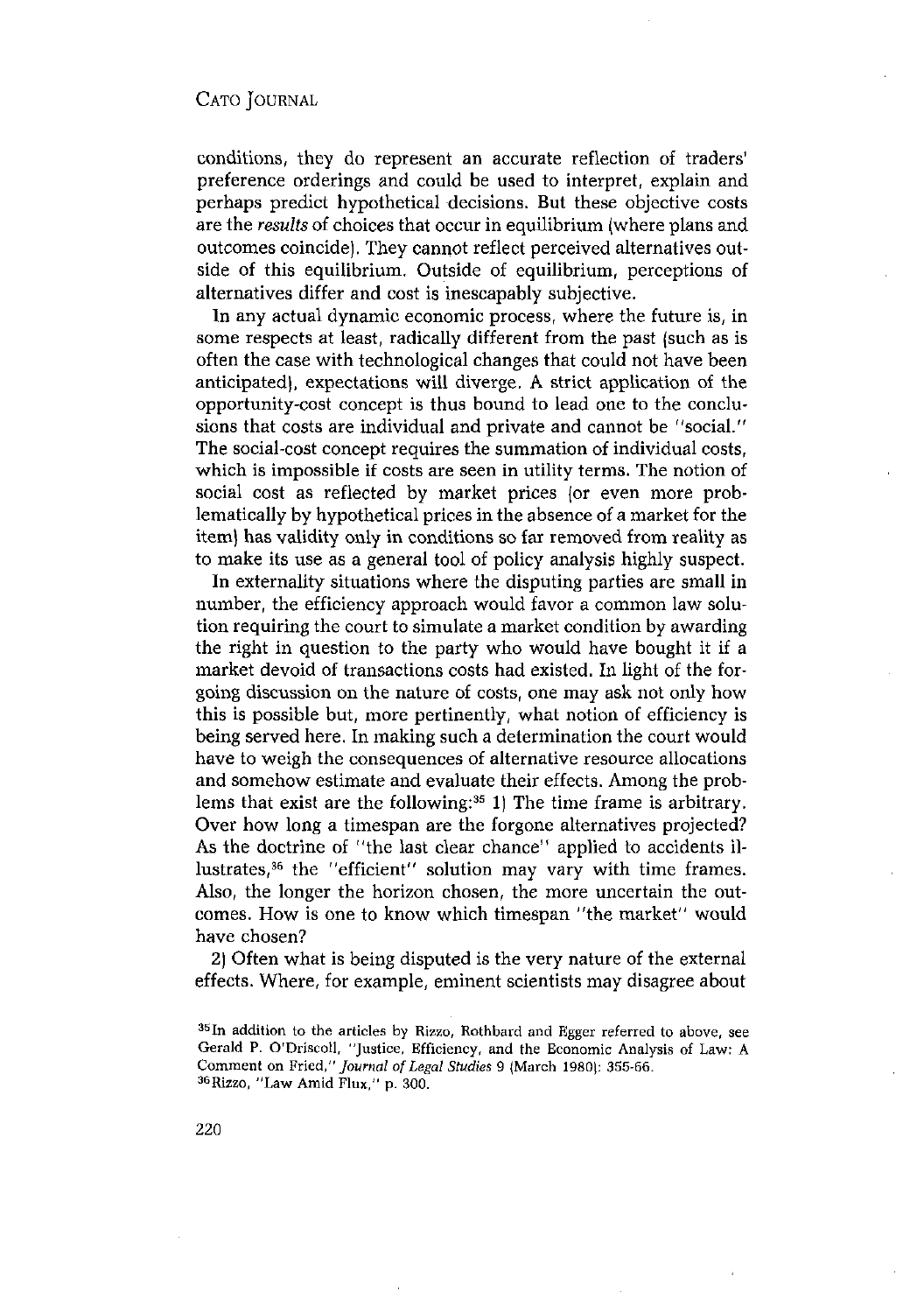the effects of low-level radiation and acid rain, how are the courts to decide? Where it is possible to attach a probability to the likelihood of a harm of a specified market value occuring, such as in insurance situations where the events in question are part of a homogenous class of repeatable events, the notion of "least-cost insurer" may be meaningfully applied in pursuit of an efficiency standard.<sup>37</sup> But where the events in question are inherently unforeseeable in that they are in no meaningful sense part of a class of repeatable events over which a probability distribution could be defined, no efficiency criterion is possible. Whatever the court does could be construed as efficient given its own (subjective) probability assignment. In this category of events would fall all those harms (including irreversible environmental catastrophes) whose long-term effects are uncertain (sometimes because they are so new that experience is totally lacking). If one adopted the principle that no harm will be assumed unless and until relevant information is available, one applies an L law by default. Mishan has observed that "such a principle amounts to the methodological rule: When in doubt, continue to pollute."38

Even if the effect of the externality could be accurately identified, it would still be impossible to determine the least-cost method of pollution reduction in a dynamic setting; for what is least-cost with today's technology may be relatively expensive with tomorrow's.<sup>39</sup> And whose cost are we talking about? The cost of any option will vary among individuals insofar as their value scales and expectations of future technological development differ. A new pollution control device may be invented by the factory if the right to be free of the pollution is awarded to the laundry, but the incentive to do so is diminished if pollution rights are awarded to the factory. While the laundry then has the incentive to do so, it may be at a serious disadvantage being unfamiliar with the factory's production process and unable to learn about it except at considerable cost. As Rizzo has remarked, what is involved is "fundamentally a question of predicting the future course of technology under alternative incentive arrangements. Clearly this is an impossibility because the growth of technology is essentially the growth of knowledge, and future knowledge, by definition, cannot be obtained in the present." $40$ 

<sup>&</sup>lt;sup>37</sup>Where events that cause harm are recurring with predictable frequency in large populations, assigning liability for harm to the least costinsurer would be efficient in the long run in that the "optimum" level of precautions would be taken.<br><sup>38</sup>Mishan, "The Folklore," p. 701, <sup>39</sup>Rizzo, "Law Amid Flux," p. 307.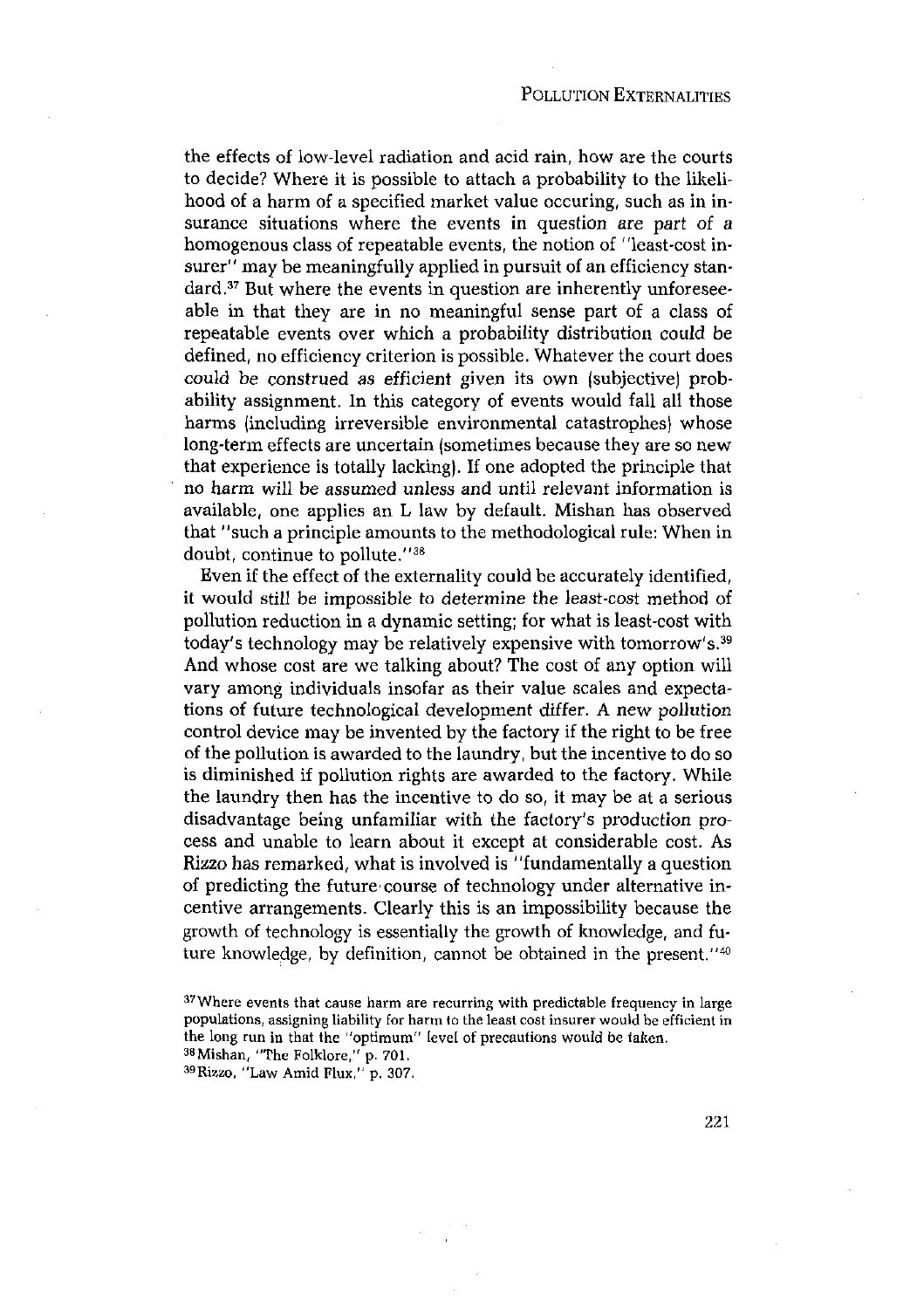All this applies with even greater force to the case of an externality affecting many parties. Here the notion of social cost is even more obscure. If it is an administrative agency that is charged with the responsibility of implementing the efficient policy, it will face the same problems of having to choose among time frames across disparate individual evaluations in the face of an inherently uncertain technological future. It is important to emphasize that it is precisely where administrative action is called for that it is least able to apply an efficient rule. For an efficient rule implies simulating the market, but market data on which to base a decision are absent owing to the "market failure" that motivated the administrative action in the first place.

The foregoing suggests that any perception of efficiency at the social level is illusory. And the essential thread in all the objections to the efficiency concept, be it wealth effects, distortions, or technological changes, is the refusal by economists to make interpersonal comparisons of utility. Social cost falls to the ground precisely because individual evaluations of the sacrifice involved in choosing among options cannot be compared. If we were willing by a leap of faith to compare hypothetical satisfactions (accepting at the same time the policy-maker's projections for the future), the notion of social cost might be salvaged, but only if it is understood as a metaphor for the real or hypothetical decision-maker's cost. Our reluctance to compare utilities reflects a very basic theoretical conviction that individuals should be taken to be the best judges of their own welfare. Thus, we consider market transactions as welfare-enhancing (assuming no spillovers) because they are entered into voluntarily. The principles of autonomy and consent come to mind. From this perspective it is difficult to see how any involuntary transaction (one that does not occur through the market) could be judged efficiency-enhancing.

Posner has attempted to deal with this problem by suggesting that an efficient legal system, by reducing social costs, would provide everybody with an equal chance to gain sometime, somewhere from the "better" system.<sup>41</sup> So an individual harmed without compensation by an externality may, nevertheless, be considered to

 $40$  Ibid., p. 308. There is a related point. If there is uncertainty as to who is the longrun, least-cost avoider of a harm, and if the court is known to be operating under an efficiency standard of liability, then there is necessarily uncertainty about who is likely to be held liable. This will inhibit the operation of the "correct" incentives in which proponents of the efficiency approach put such store. 41 Posner, "The Ethical," pp. 491-94.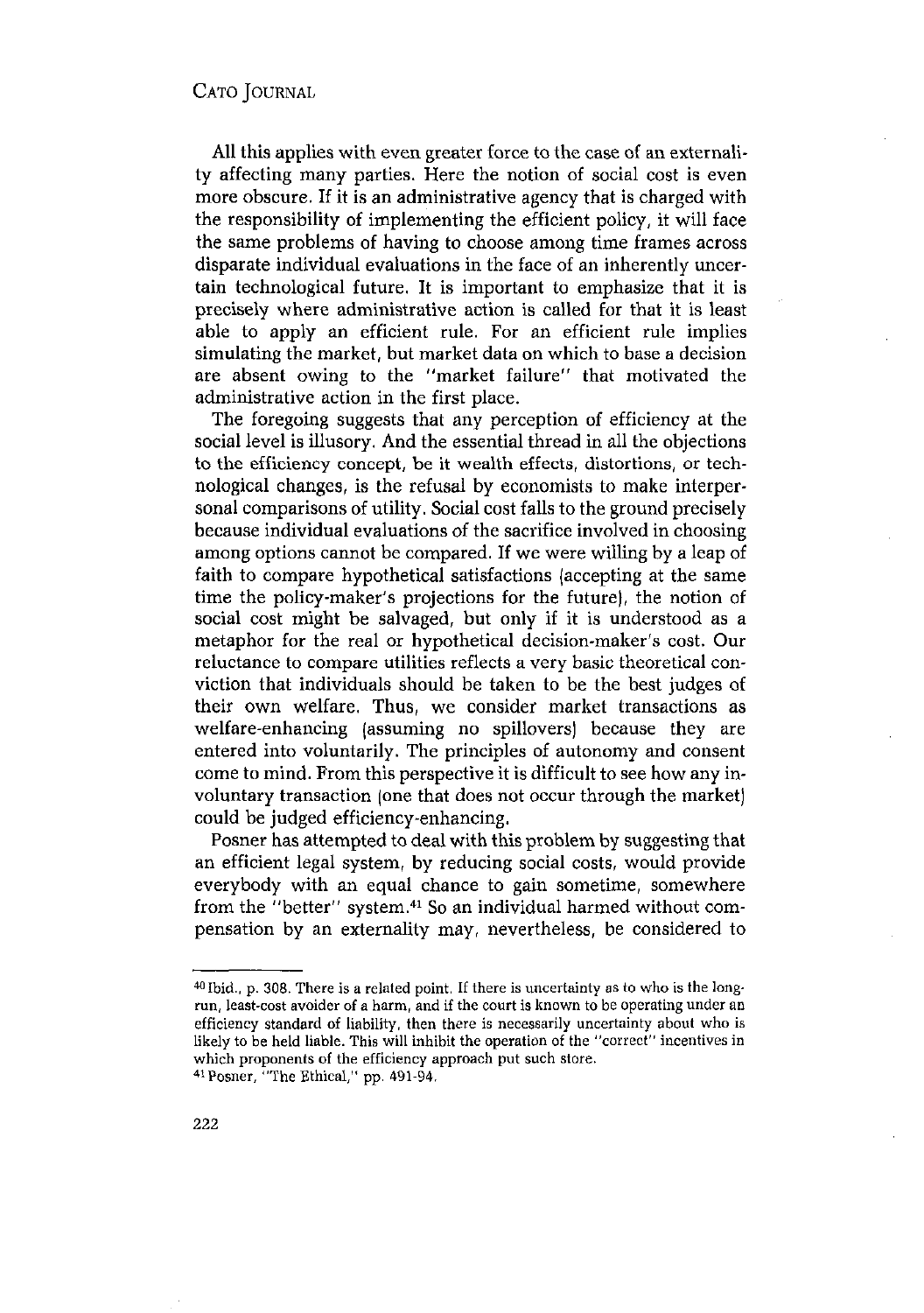have consented to it on the grounds that the shoe might have been on the other foot and probably will in some future situation. As a result of the more efficient system, the pie is bigger and all have a chance of sharing it. In this sense compensation has been made ex ante. "If there is no reliable mechanism for eliciting express consent, it follows, not that we must abandon the principle of consent, but rather that we should look for implied consent, as by trying to answer the hypothetical question whether, if transactions costs were zero, the affected parties would have agreed to the institution. This procedure resembles a judge's imputing the intent of parties to a contract that fails to provide expressly for some contingency."<sup>42</sup>

Even if one is willing to forgo the objection (of which Posner is aware) that implied consent is not express consent on the grounds that it is too ''costly" to obtain express consent, how is one to infer implied consent for a more efficient system when, as I hope I have shown, the very concept of efficiency as applied to society is meaningless? As Kronman pertinently asks, "[HJow are we to distinguish those cases in which there has been ex ante compensation from those in which there has not?"<sup>43</sup>

One is left with the strong impression that if efficiency means anything, then *rights are logically prior* to *efficiency.* Efficiency is a result of maximizing social wealth, and social wealth is evaluated by individuals expressing their ability and willingness to pay. But ability and willingness to pay depend on wealth, and wealth depends on prior rights assignments. Thus, the way in which individuals would evaluate any resource depends on the prior assignment of rights. To attempt to base an entire system of law on such a flawed concept as social wealth seems to be an exercise in futile circularity. Yet, as we shall see, the utilitarian impulse is a difficult one to avoid, especially in the context of pollution externalities.

#### Strict Liability

#### *If* Not *Efficiency*, Then *What?*

An alternative basis on which to deal with pollution-type questions may be provided by a strict liability approach to rights.

<sup>&</sup>lt;sup>42</sup> Ibid., p. 494.<br><sup>43</sup> Anthony T. Kronman, "Wealth Maximization as a Normative Principle," *Journal of Legal Studies* <sup>9</sup> (March 1980): 227-42. See also the penetrating critique of Posner's "ex ante compensation" concept by Ronald Dworkin "Why Efficiency," *Hofstra Law Review* <sup>8</sup> (Spring t980): 573-90. Also see Rizzo, "The Mirage," pp. 654-58.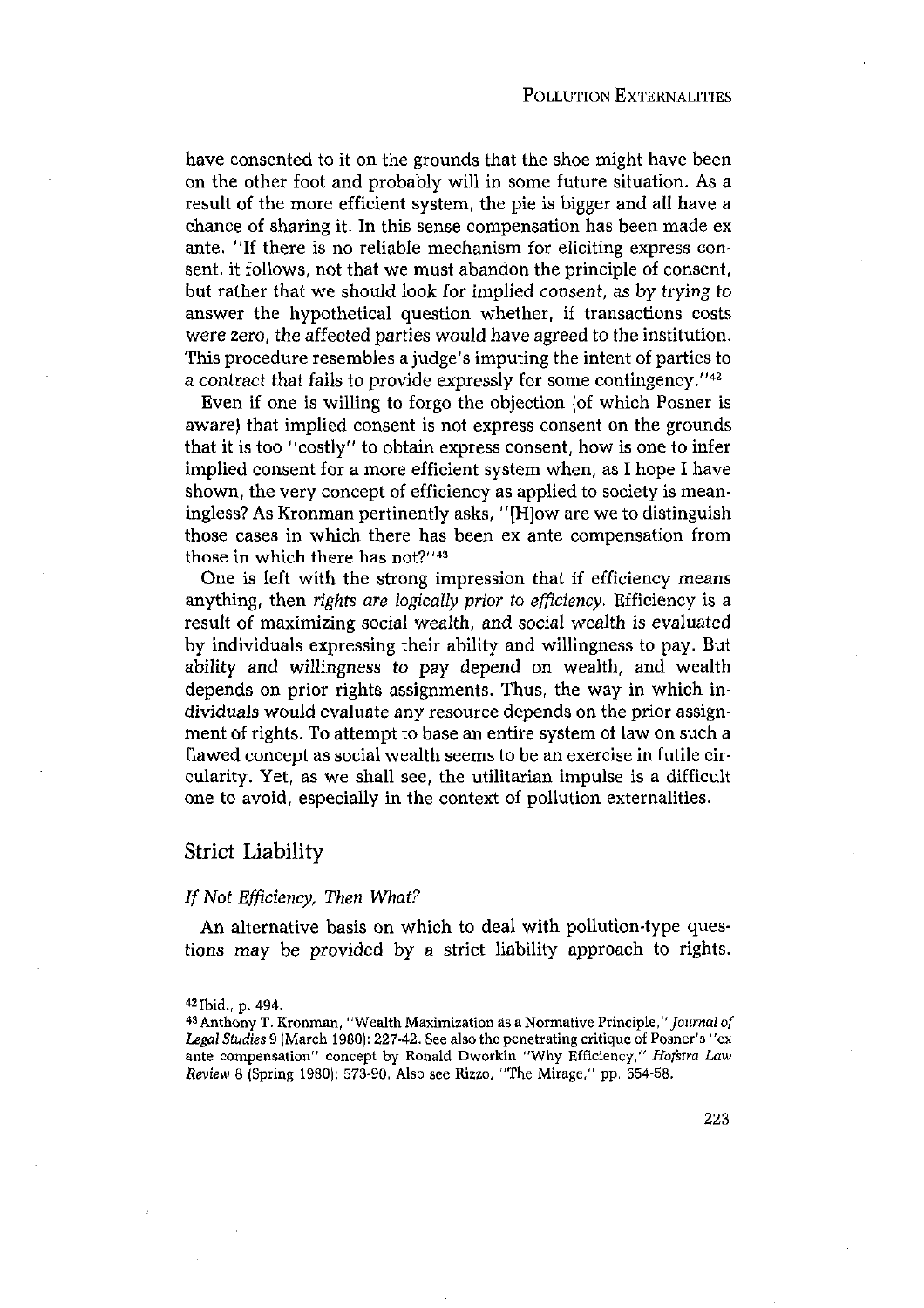Recently Richard Epstein in a series of articles has attempted to provide a systematic account of how the principles of strict liability could be applied to various circumstances.<sup>44</sup> Such a system is designed not to assign but to discover rights (on the basis of certain, sometimes unstated, ethical presumptions) or to discover when rights have been invaded in order to apply "corrective justice."

Epstein suggests basic common sense be used as an aid to determining the correct nature of causes and responsibilities. Causal principles are needed to identify the source of any invasion of rights. "A is liable, at least prima facie, if he is the cause of B's harm, regardless of A's ability or inability to avoid the harm  $\ldots$  "<sup>45</sup> Esptein defines his causal ideas in terms of four simple paradigms: 1) A hit B; 2) A frightened B; 3) A compelled B to hit C; and 4) A created dangerous conditions that resulted in harm to B. Of these, 4) and 1) seem to hold the most relevance to pollution problems.<sup>46</sup>

If, as <sup>1</sup> have argued above, the efficiency arguments emanating from the Coase theorem fail in their attempt to provide a consistent basis for the conduct of policy to deal with pollution, it seems natural that causal principles should re-enter the picture. By definition, he who violates the rights of another causes him harm. So, once again, rights must be defined prior to any legal analysis. Epstein appears to favor a basic libertarian, natural-rights view that everyone is the unambiguous owner of his (her) body and of property acquired through voluntary exchange or original appropriation.47 And in most cases involving <sup>a</sup> small number of individuals, applying this notion of rights to the four basic paradigms provides unambiguous criteria for establishing a prima facie case of harm. The only relevant question is, did A violate B's rights or cause C to

47Epstein, "Nuisance Law," p. 52. "Each person owns his own body as <sup>a</sup> natural right.  $\ldots$  It is more difficult to obtain agreement about the correct rules that in principle govern the acquisition of land or chattels. But for the purpose of tort law it is sufficient that the system has, in fact, settled upon the criterion of first possession .... coupled with rules that govern the transfer and alienation of the property rights so created."

<sup>44</sup>Richard A. Epstein, "A Theory of Strict Liability," *Journal of Legal Studies* <sup>2</sup> (January 1973); "Defense and Subsequent Pleas in a Theory of Strict Liability,"Jour*nal of Legal Studies* <sup>3</sup> (January 1974); "Pleadings and Resumptions," *University of Chicago Law Review* 40 (Spring 1973); "International *Harms,"Journal ofLegal Studies* 4 (June 1975); "Nuisance Law: Corrective Justice and Its Utilitarian Constraints," *Journal of Legal Studies* 8 (January 1979).<br><sup>45</sup> Mario J. Rizzo, "Foreward" in Richard A. Epstein, *A Theory of Strict Liability* (San

Francisco: Cato Institute Reprint, 1980), p. xi. 46Epstein, "Nuisance Law," p. 56. As Rizzo remarks (ibid., p. xi) these paradigms presuppose an ability to recognize an instance of any one of them and are perhaps better thought of as *classes of* causal relation -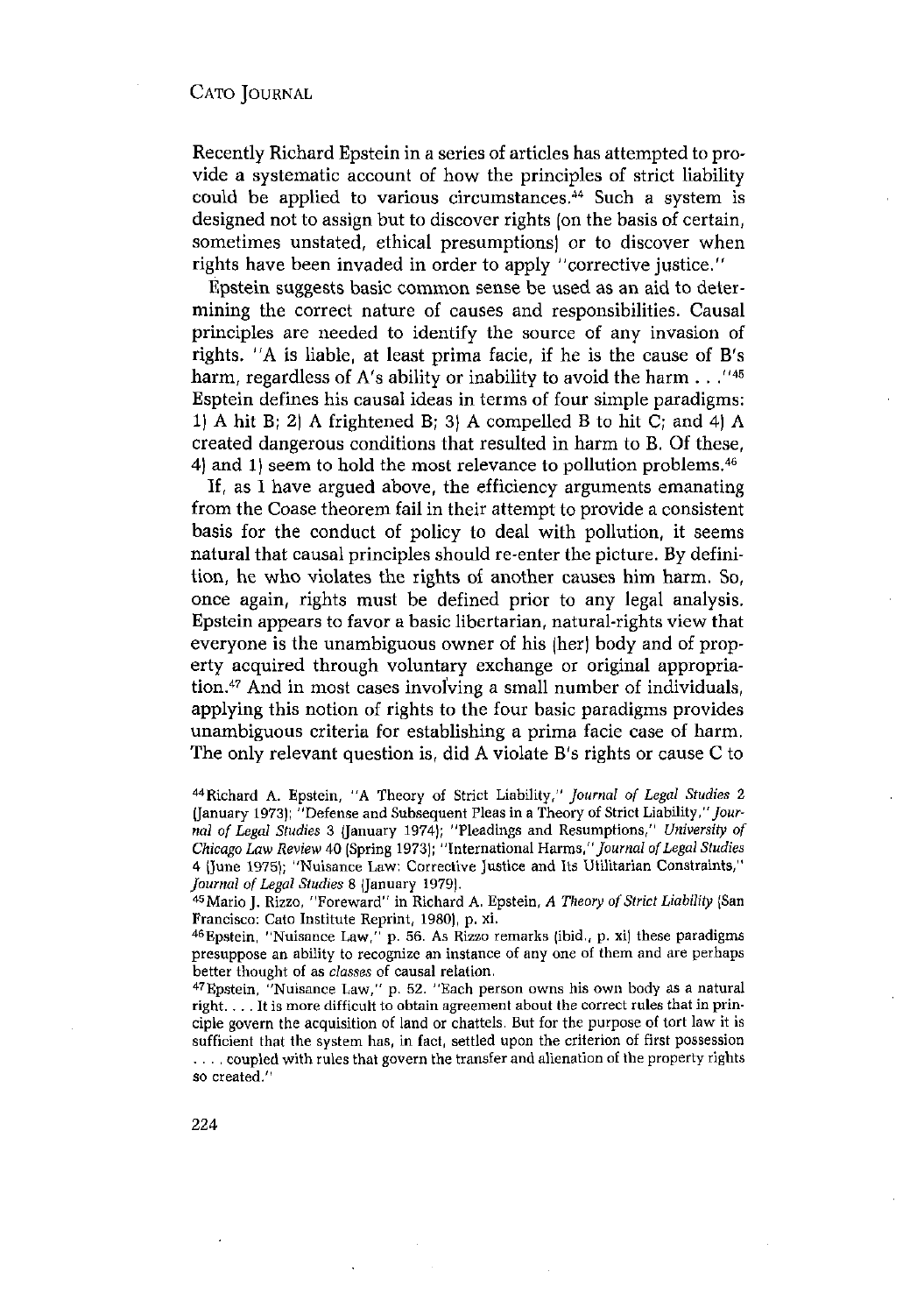do so? This involves a two-step procedure: I) Identify an event or series of events that harmed B; and 2) connect this to an act or acts of A. Though there may be considerable uncertainty involved in both steps, purely economic considerations apparently do not enter into this phase of the analysis at all. It is necessary in the first step to specify the type of conduct that will be considered a violation of a plaintiff's rights. Some cases are clear-cut, like physical violence, extortion, and simple trespass. But some cases are more problematic. Among these are those that are classified as nuisances. "Nuisances are invasions of the plaintiff's property that fall short of trespasses but which still interfere in the use and employment of land. The cases make it quite clear that the forms of nontrespassory invasions are protean: Fumes, noises, smells, smoke, gases, heat, vibrations, and kindred activities."<sup>48</sup> In this sense pollution would appear to be a nuisance type invasion.

Having identified a nuisance, it is then necessary to link it to the defendant's actions. The ability to demonstrate fulfillment of steps <sup>1</sup> and 2 will then establish a prima facie case. In Epstein's scheme defenses can be made on the same paradigmatic grounds as the complaint. So, "B compelled A to hit him" is a valid defense against 'A hit B." Other defenses exist as well: They are trespass and assumption of risk (either consensual or unilateral by the plaintiff). But if the plaintiff prevails, damage must be assessed, and some type of economic reasoning cannot be avoided. Summarizing, under this view, the investigation of the rights involved would appear to be prior to any examination of damage. Once an invasion has been established and a party found responsible, the question of relief can be addressed as a separate issue.

It should be emphasized that whenever the court would have to estimate the compensation necessary to make the plaintiff whole (whether injunctive relief was used or not) it would face the same difficulties discussed above in connection with the attempt to achieve an efficient outcome. Counterfactual assumptions cannot be avoided whenever a harmful event (which might not have occurred) is analyzed. The damage assessed must then be related to

<sup>48</sup>Ibid., p. 53. But compare Murray M. Rothbard, "The vital fact about air pollution is that the polluter sends unwanted and unbidden pollutants . . . *. through* the air and *into* the lungs of innocent victims, as well as onto their material property. All such emanations which injure person or property constitute agression against the private property of the victims. Air pollution, after all, is just as much aggression as committing arson against another's property or injuring him physically. Air pollution that injures others is aggression pure and simple." *For <sup>a</sup> New Liberty* (NewYork: Collier Macmillan, 1978), p. 256.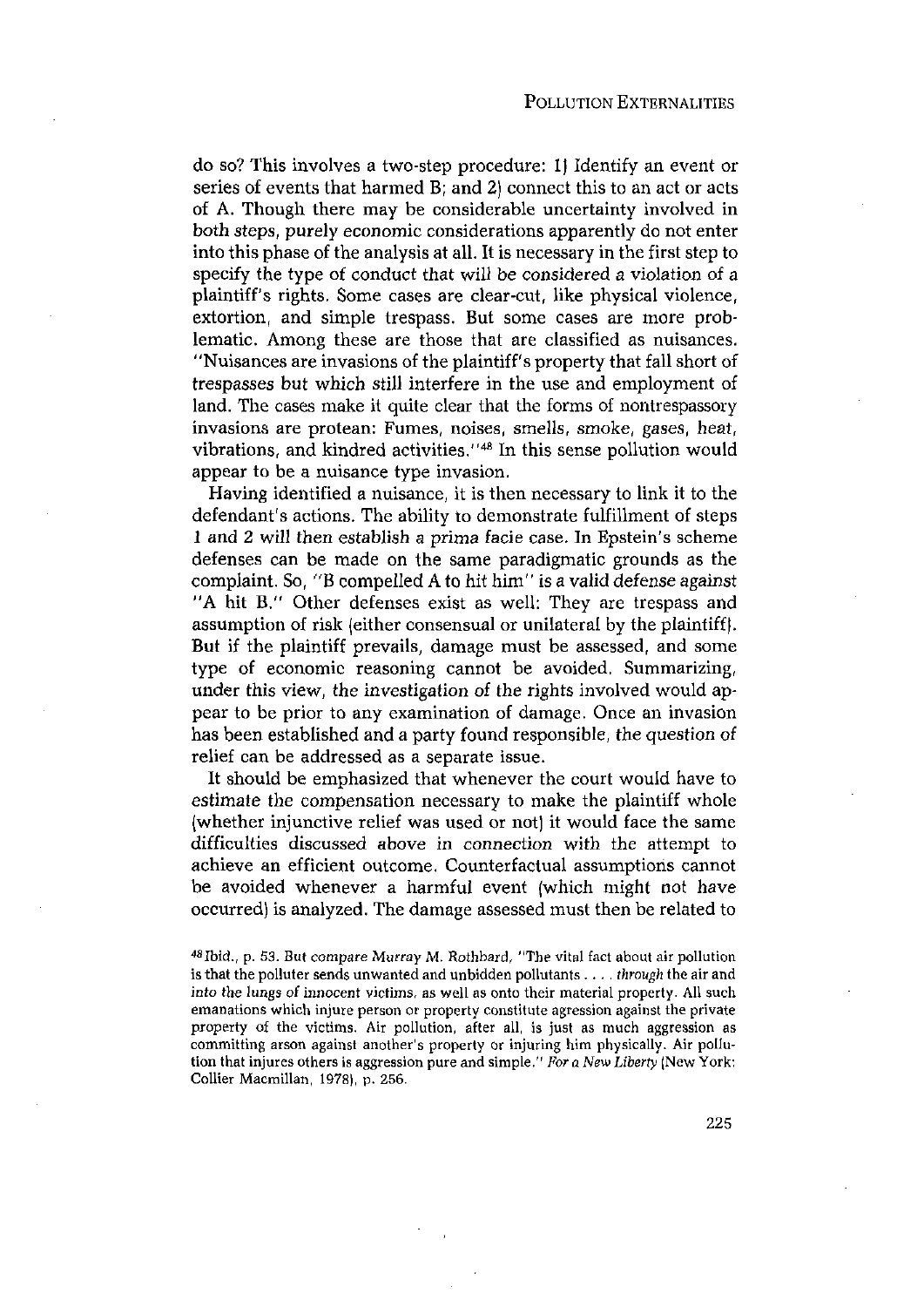the difference between the state of the world as it actually is and as it *wouldhave been* had the event not occurred. And since the parties have opposing incentives influencing the value they place on the harm, the court cannot but impose its own. In doing so it is necessarily attempting to empathically identify with the plaintiff and arrive at the pecuniary equivalent of the utility lost. This would appear to be an unavoidable ingredient of any justice system.

Still, a system of strict liability seems to preserve the advantage that though damage remains, to a greater or lesser extent depending on the complexity of the case, an uncertain element, the rights involved are clearly delineated and do not depend on any counterfactual determinations. The system should always apply an  $\overline{L}$  law rather than an L law and should always be inclined to grant injuctive relief against violations of rights; so that apart from the estimation of damages, the system does not contain that element of arbitrariness in the assignment of rights that inheres in the efficiency arguments.

Two difficulties, however, remain. The first is that it is not always obvious when a right has been violated, although from a libertarian standpoint, common sense goes a long way. Thus, the blocking of a view, the blocking of light, and the creation of aesthetically displeasing structures are among a similar class of actions that do not constitute a violation, while the shining of light, creation of noise, etc., do. The physical invasion by a particle or wave of light, noise, or matter would seem to make the difference. Pollution occurs when many such invasions take place, creating direct harm or dangerous conditions.<sup>49</sup>

The second difficulty is much more important. An invasion may occur where the damage is small and/or the transactions and/or litigation costs (including the costs of administering the system) are high. In such cases there is a temptation to use economic criteria to implicity redefine and attenuate rights. This is particularly true in public goods situations where, for example, there are many pollution victims. "The nuisance law, unlike the law of accidents, does present abundant situations in which ... utilitarian constraints militate in favor of redefinition of property rights and liability rules without explicit compensation."<sup>50</sup>

The problem seems tobe that certain situations, while being clear cases of rights violations under a strict liability standard, are judged by most people to be generally (socially?) beneficial. Epstein

 $^{49}$ Epstein, "Nuisance Law," pp. 56, 60-65.<br> $^{50}$ Ibid., p. 82.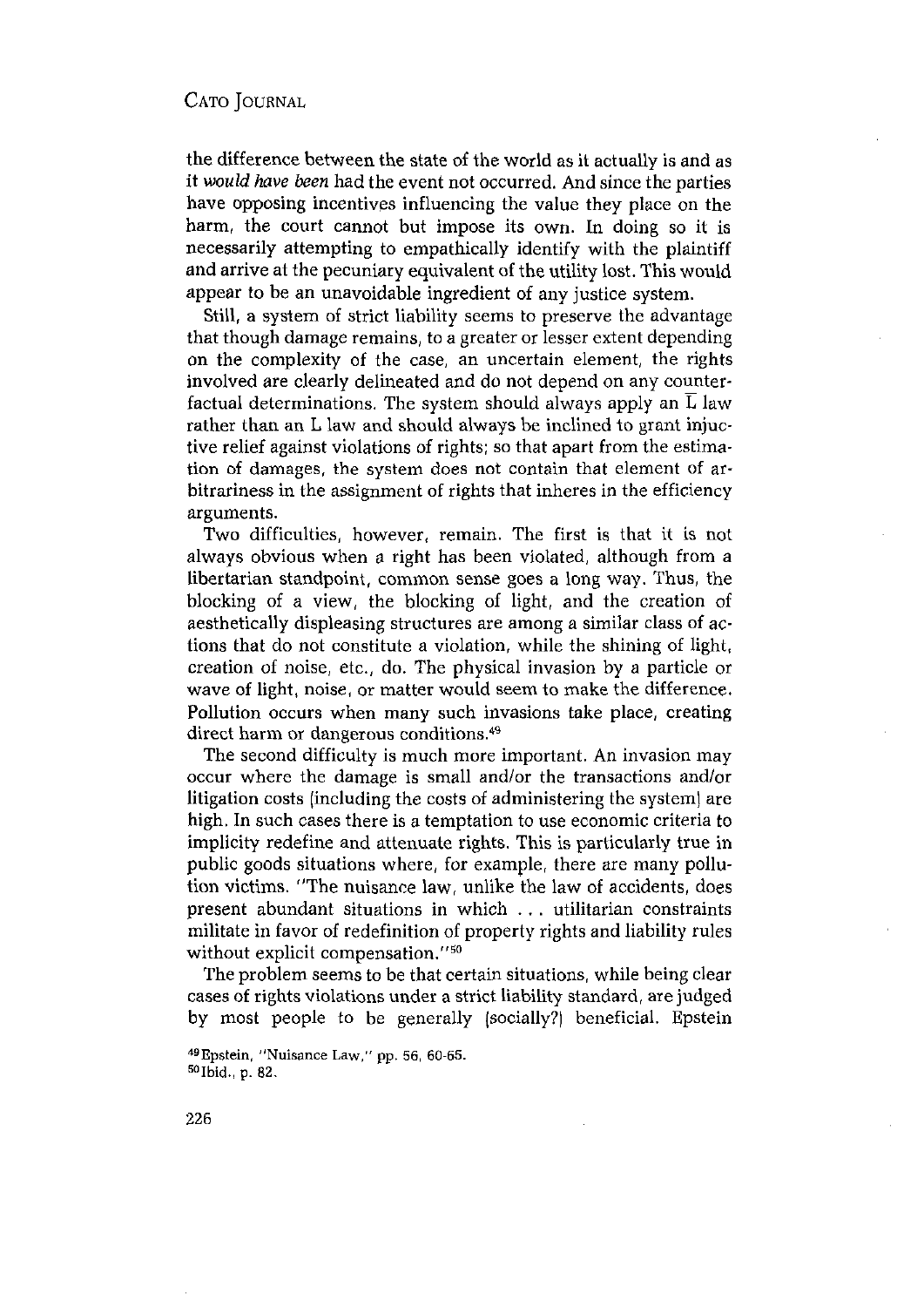presents some "rules" by which the strict liability outcome may be mitigated, among which are the "live and let live rule" and the 'locality rule."5' These rules can be briefly summarized as follows: 1) Live and let live: '. - - those acts necessary for the common and ordinary use and occupation of land and houses may be done, if conveniently done, without submitting those who do them to an action  $\ldots$  It is as much for the advantage of the owner as of another, for the very nuisance the one complains of, as the result of the ordinary use of his neighbor's land, he himself will create in the ordinary use of his own, and the reciprocal nuisances are of a comparatively trifling character.''52 2) Locality rule: ''The function of the locality rule is to relax the basic nuisance rules where parallel uses by nearly all concerned insure the existence of implicit in-kind compensation."53

It should be clear that the ethical basis for these rules is similar to that advanced by Posner in justification of an efficiency standard, namely ex ante compensation and, therefore, implicit consent. As such, it is subject to the same objections. Instead of just deciding whether an invasion of rights has occurred, the court must now decide whether the appearance of such a violation is actually belied by the presence of ex ante compensation. And the latter thus calls for a judgment as to the social value of certain activities *in the process of determining rights.* Might it not be better to maintain as pure a theory of corrective justice as possible when determining rights and leave such speculations to the damages? In the conditions pertaining to the two rules in question this would imply that the incentive to litigate would be negligible and the problem would thus take care of itself. On the other hand, where (as in the ''live and let live'' situation) ''the reciprocal nuisances are of a comparatively trifling character," the expected benefits of litigation are small. On the other hand, where large numbers are involved, unless the expected payoff is large, the transactions costs of joint litigation are likely to be prohibitive. This last consideration is mitigated to the extent that class action litigation is possible. But the conditions necessary to provide a basis for class certification are unlikely to apply in very many situations of this type.<sup>54</sup>

<sup>5&#</sup>x27;!bid., pp. 82-90. 52Ibid., p. 83, quoting Baron Bramwell's opinion in *Bramford* v. *Turnley* <sup>3</sup> B. & S. 55, 122 Eng. Rep. 27 (1862) at 83-84.<br><sup>53</sup> Ibid., p. 90.

<sup>90.</sup> 54Th fact, as Rothbard *points out (For <sup>a</sup> New Liberty,* p.258), class action suits are prohibited for air pollution cases.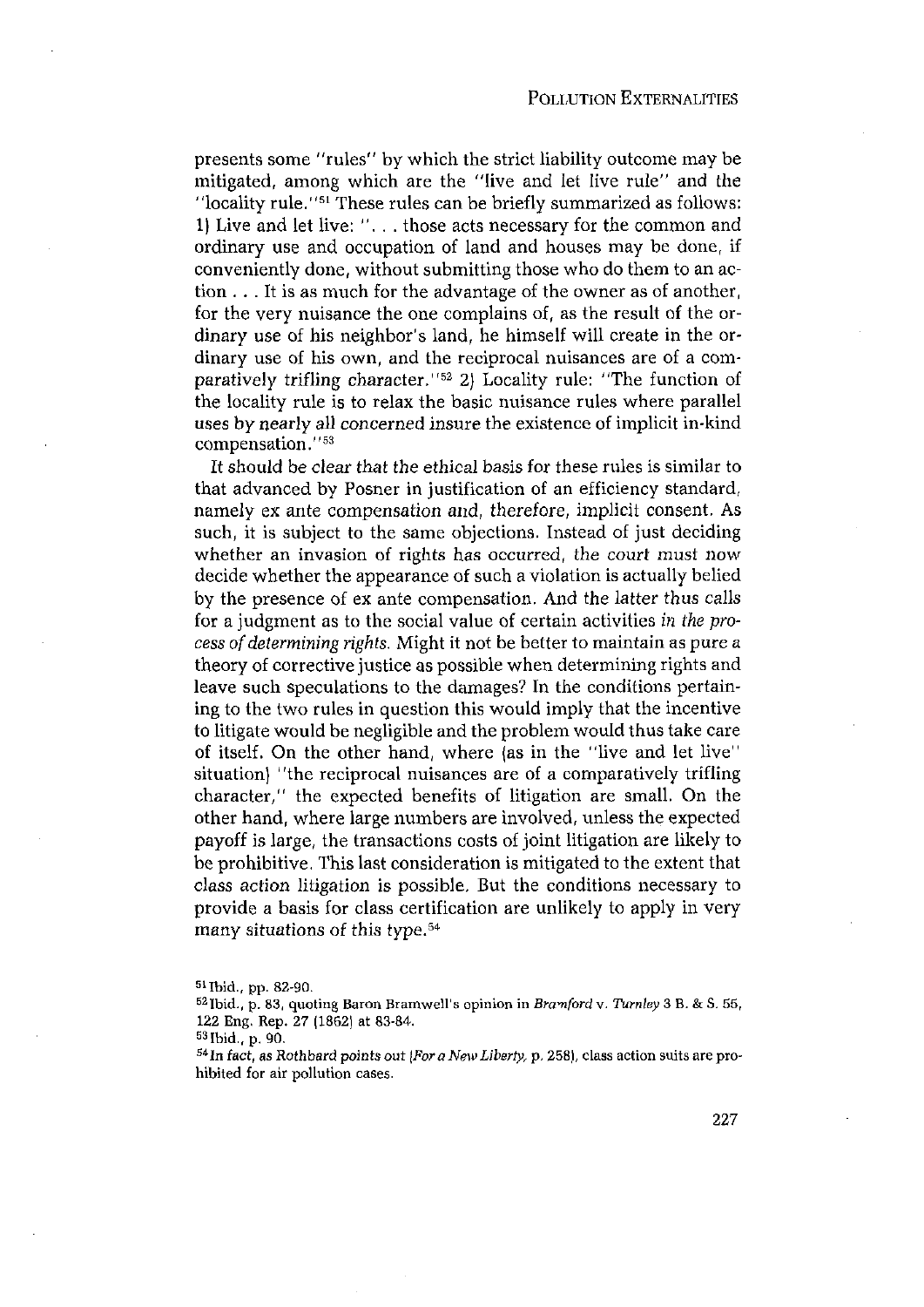An alternative (or complementary) approach is to use the concept of *homesteading* to define rights. What this implies is that the first occupier and user of a resource acquires a property right in that resource. One would extend this line of reasoning to air pollution, producer one world once<br>noise pollution, and so on.<sup>55</sup> Thus, where a producer acquires land and has preceded his neighbor in emitting air pollution, the neighbor has "come to the nuisance" and has not suffered any legal harm. Similar easements in a certain level of noise emission could be acquired.<sup>56</sup>

This approach implies the establishment of an  $\overline{L}$  law but with stringent standards of proof to be borne by the plaintiff. But sometimes it appears impossible to establish an  $\overline{L}$  law. Epstein gives the examples of highway traffic delays and automobile air pollution. The damages are "public'' and private law mechanisms are apparently incapable of dealing with them, "When these conditions occur direct public regulation is the only possible way both to reduce harmful outputs and to equalize treatment across individual cases.''57 We are back to <sup>a</sup> Pigouvian tax and an implicit <sup>L</sup> law.

What Epstein fails to emphasize is that the root of the problem is that the highway and the air are not privately owned. Technically, there is no problem imagining private ownership of highways. And Rothbard has argued,<sup>58</sup> for example, that there are no "true" public goods of any kind, certainly not in water or on the land, which can, in principle, be parceled out. Butwhat about the air? Rothbard suggests that allowing class action suits (under an  $\overline{L}$  law) would provide the remedy.<sup>59</sup>

But having said this, two final difficulties remain: 1) Although one may agree that the bounds of human ingenuity in devising schemes of private property rights have hardly been stretched, there do appear to be situations that defy all such schemes. Examples are of the multiple tortfeasor type, like automobile air pollution. Here one may have to reluctantly agree that public regulation seems inevitable.<sup>60</sup> 2) A related point. Even it if were possible *in principle* to establish comprehensive property rights, in practice this will not be done. Our current difficulties in this regard may simply reflect our

<sup>55</sup> For a detailed argument see Murray N. Rothbard, "Law, Property Rights, and Air Pollution," Cato Journal 2 (Spring 1982): 55-99.<br>
56 Ibid.<br>
57 Epstein, "Nuisance Law," p. 7.<br>
58 "For a New" pp. 255-259.<br>
59 Ibid., p. 259.<br>
60 See Dolan, *Tanstaafl*, chap. 3, for an automobile pollution control scheme

preserves many of the features of the market.